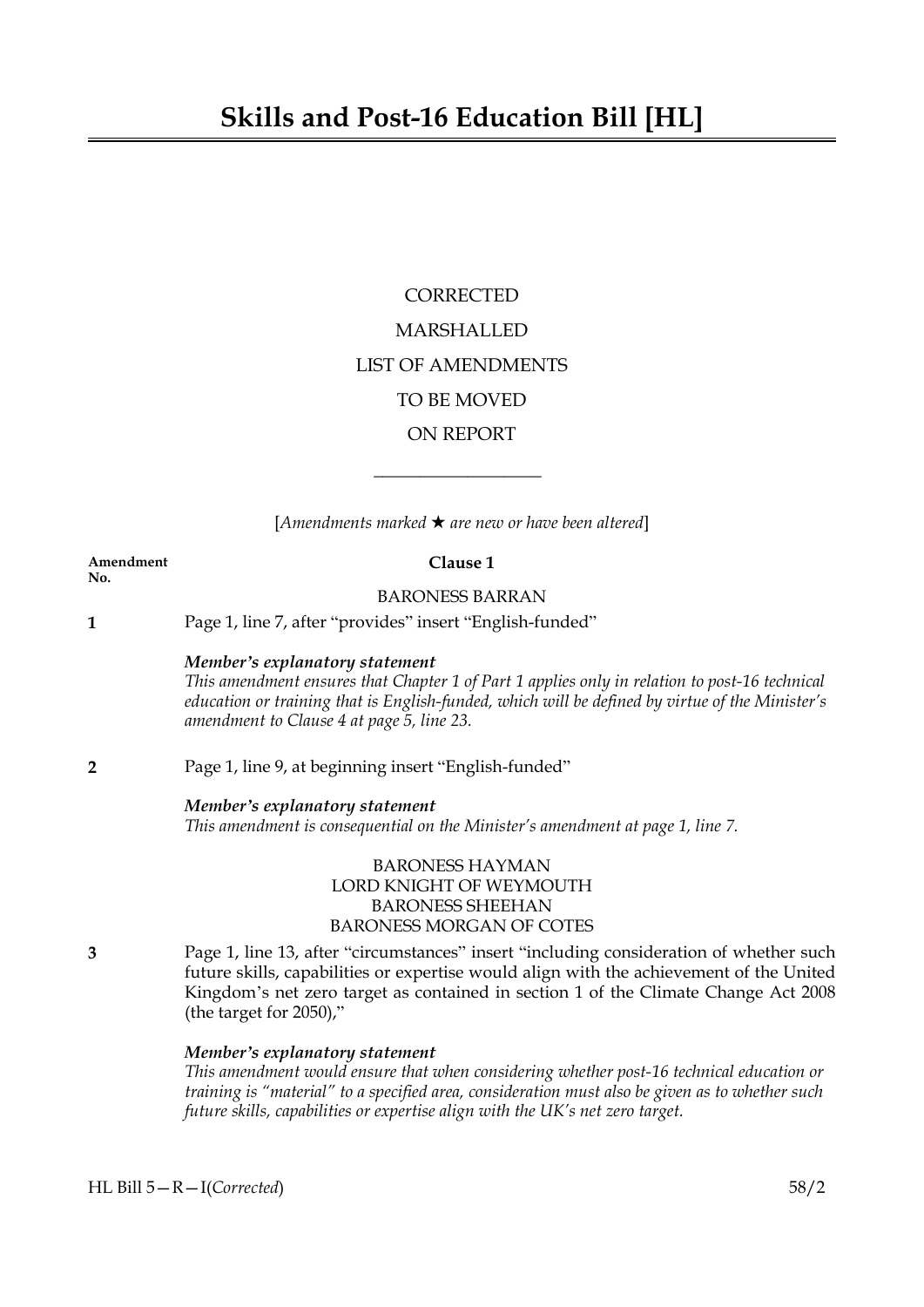# BARONESS BARRAN

**4** Page 2, line 11, after "of" insert "English-funded"

#### *Member's explanatory statement*

*This amendment is consequential on the Minister's amendment at page 1, line 7.*

**5** Page 2, line 19, after "regard" insert "(including for the purposes of complying with subsection (5A))"

#### *Member's explanatory statement*

*This amendment is consequential on the Minister's amendment to clause 1 at page 2, line 20.*

- **6** Page 2, line 20, at end insert—
	- "(5A) The Secretary of State may approve and publish a local skills improvement plan only if satisfied that in the development of the plan due consideration was given to, amongst other things, the skills, capabilities or expertise required in relation to jobs that directly contribute to, or indirectly support, the following—
		- (a) compliance with the duty imposed by section 1 of the Climate Change Act 2008 (UK net zero emissions target),
		- (b) adaptation to climate change, or
		- (c) meeting other environmental goals (such as restoration or enhancement of the natural environment)."

# *Member's explanatory statement*

*This amendment ensures that jobs relating to climate change and other environmental goals are considered in the development of local skills improvement plans.*

# BARONESS HAYMAN LORD KNIGHT OF WEYMOUTH BARONESS SHEEHAN BARONESS MORGAN OF COTES

- **7** Page 2, line 20, at end insert—
	- "(5A) Matters to which the Secretary of State must have regard, in deciding whether to approve and publish a plan, include the extent to which the plan contributes to the achievement of  $-$ 
		- (a) the net zero target established in section 1 of the Climate Change Act 2008 (the target for 2050); and
		- (b) the United Kingdom's environmental goals.
		- (5B) In this section "the United Kingdom's environmental goals" means—
			- (a) any goals and targets contained in an Environmental Improvement Plan, including the 25 Year Environment Plan;
			- (b) any target to which the United Kingdom is committed by virtue of being a party to a relevant multilateral environmental agreement; and
			- (c) the United Nations Sustainable Development Goals."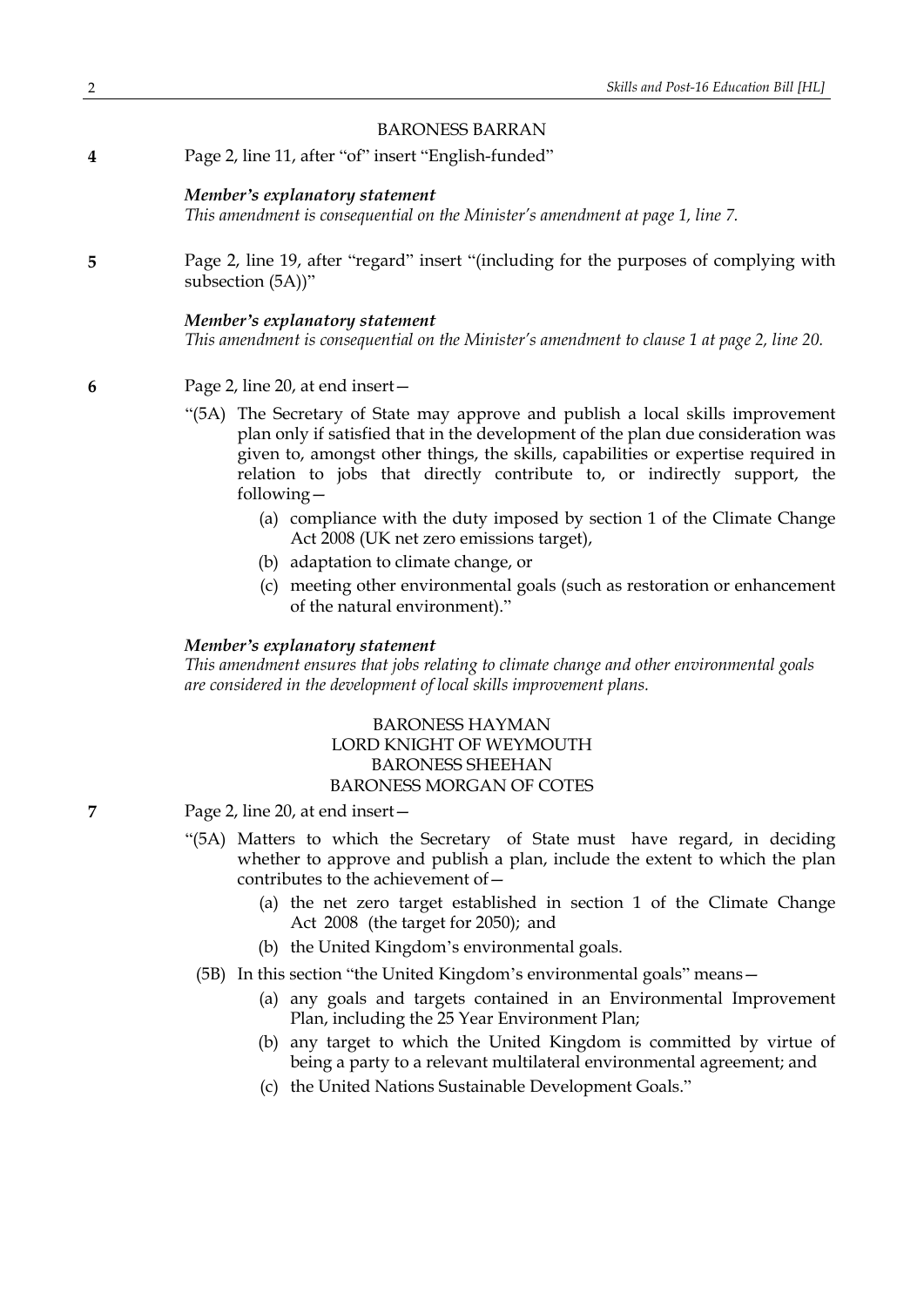*This amendment provides that matters to which the Secretary of State must have regard when deciding whether to approve and publish a local skills improvement plan shall include to what extent the plan contributes to the achievement of net zero and biodiversity targets.*

# BARONESS NEVILLE-ROLFE LORD RAVENSDALE LORD BIRD

**8** Page 2, line 20, at end insert—

- "(5A) In producing a local skills improvement plan, employer representative bodies must consider skills deficiencies in the local area in the following fields—
	- (a) digital,
	- (b) innovation,
	- (c) engineering,
	- (d) the built environment, including climate related challenges, and
	- (e) any other fields the Secretary of State deems relevant."

### BARONESS BENNETT OF MANOR CASTLE *As an amendment to Amendment 8*

- **9** After paragraph (d) insert—
	- "(da) the food system,
	- (db) ecosystem management, and"

#### BARONESS WHITAKER

- **10**★ Page 2, line 20, at end insert
	- "(5A) The relevant provider and the employer representative body must have regard to the national plan for addressing the attainment gap under section *(National review and plan for addressing the attainment gap)*."

# LORD WATSON OF INVERGOWRIE LORD STOREY LORD LUCAS LORD ABERDARE

- **11** Page 2, line 21, leave out subsection (6) and insert—
	- "(6) A "local skills improvement plan", in relation to a specified area, means a plan which—
		- (a) is developed by an employer representative body in partnership with local authorities, including the Mayoral Combined Authorities and further education providers for the specified area,
		- (b) draws on the views of  $-$ 
			- (i) employers operating within the specified area,
			- (ii) regional and local authorities , including the Mayoral Combined Authorities, within the specified area with specific reference to published plans and strategies which have been developed by these authorities to inform the distribution of funding and prioritisation of resources,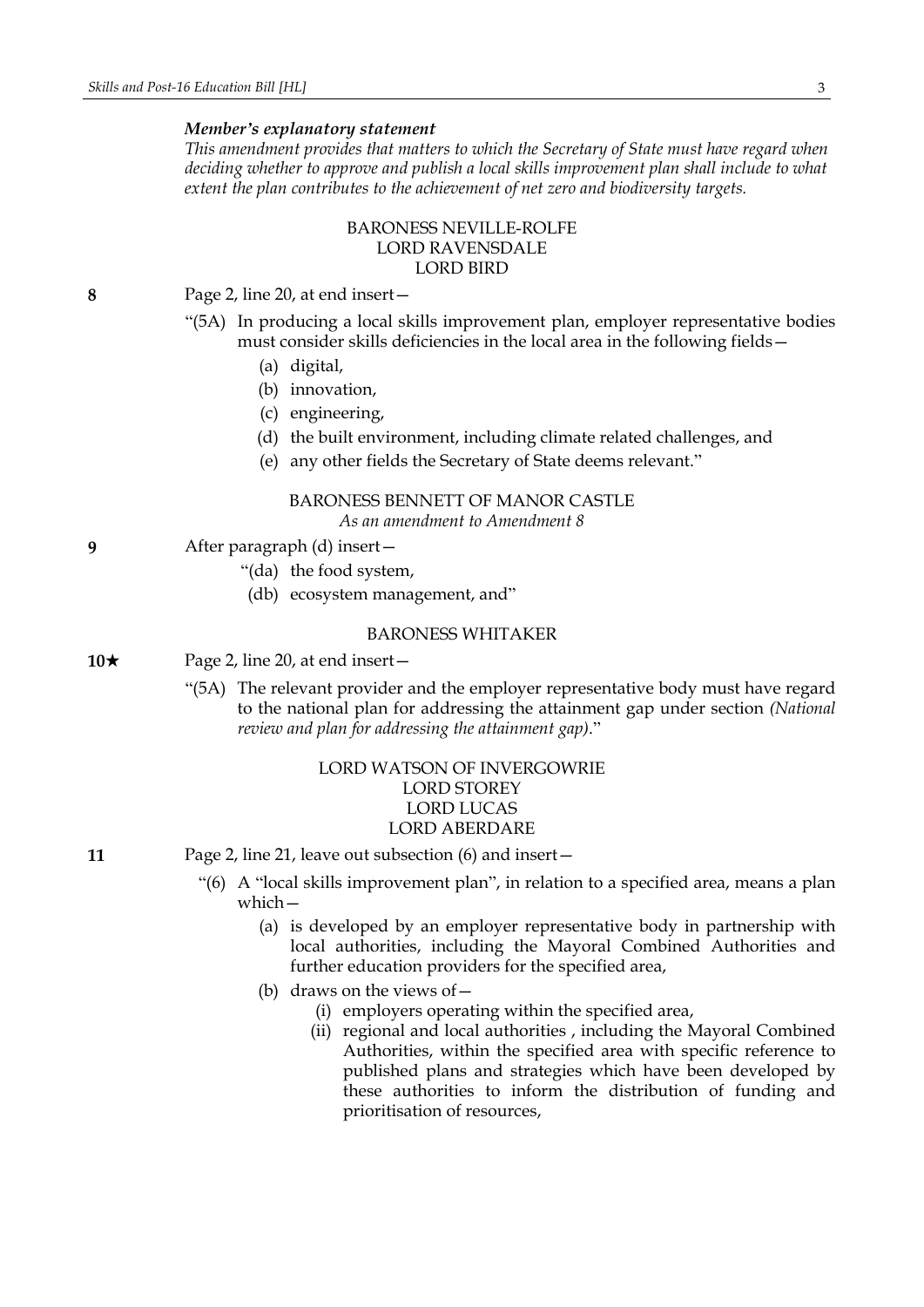# **Clause 1** *- continued*

(iii) post-16 education providers active in the specified area, including schools, further education institutions, community learning providers, specialist designated institutions and universities,

such sources of information on long-term national skills needs as the Secretary of State may specify, and any other evidence, to summarise the skills, capabilities or expertise that are, or may in the future be, required by people resident in the specified area, and

(c) identifies actions that relevant providers and other local bodies can take regarding any post-16 technical education or training that they provide so as to address the requirements mentioned in paragraph (b)."

#### *Member's explanatory statement*

*This amendment would provide for employer representative boards to develop local skills improvement plans in partnership with local authorities, including the Mayoral Combined Authorities, and local further education providers to ensure that they reflect the needs of learners, residents and employers. LSIPs must also consider social and economic development strategies in the local area and long-term national needs which may not apply to local employers.*

# LORD ABERDARE

*As an amendment to Amendment 11*

**12** In paragraph (b)(iii), at end insert—

"(iv) bodies providing careers information, advice and guidance, including local careers hubs, and independent training providers, and"

#### *Member's explanatory statement*

*This amendment adds bodies providing careers information, advice and guidance and independent training providers to those whose views should be drawn on in developing a local skills improvement plan.*

#### THE LORD BISHOP OF DURHAM

**13**★ Page 2, line 26, after "evidence," insert "including the views of relevant community groups including those representing the interests of people with disabilities,"

#### *Member's explanatory statement*

*This amendment aims to ensure that the evidence informing LSIP development includes information directly relevant to improving the employment prospects of people with disabilities.*

#### LORD ABERDARE

**14** Page 2, line 28, at end insert—

"(ba) takes account of the work of national employer groups in setting and monitoring national standards, and"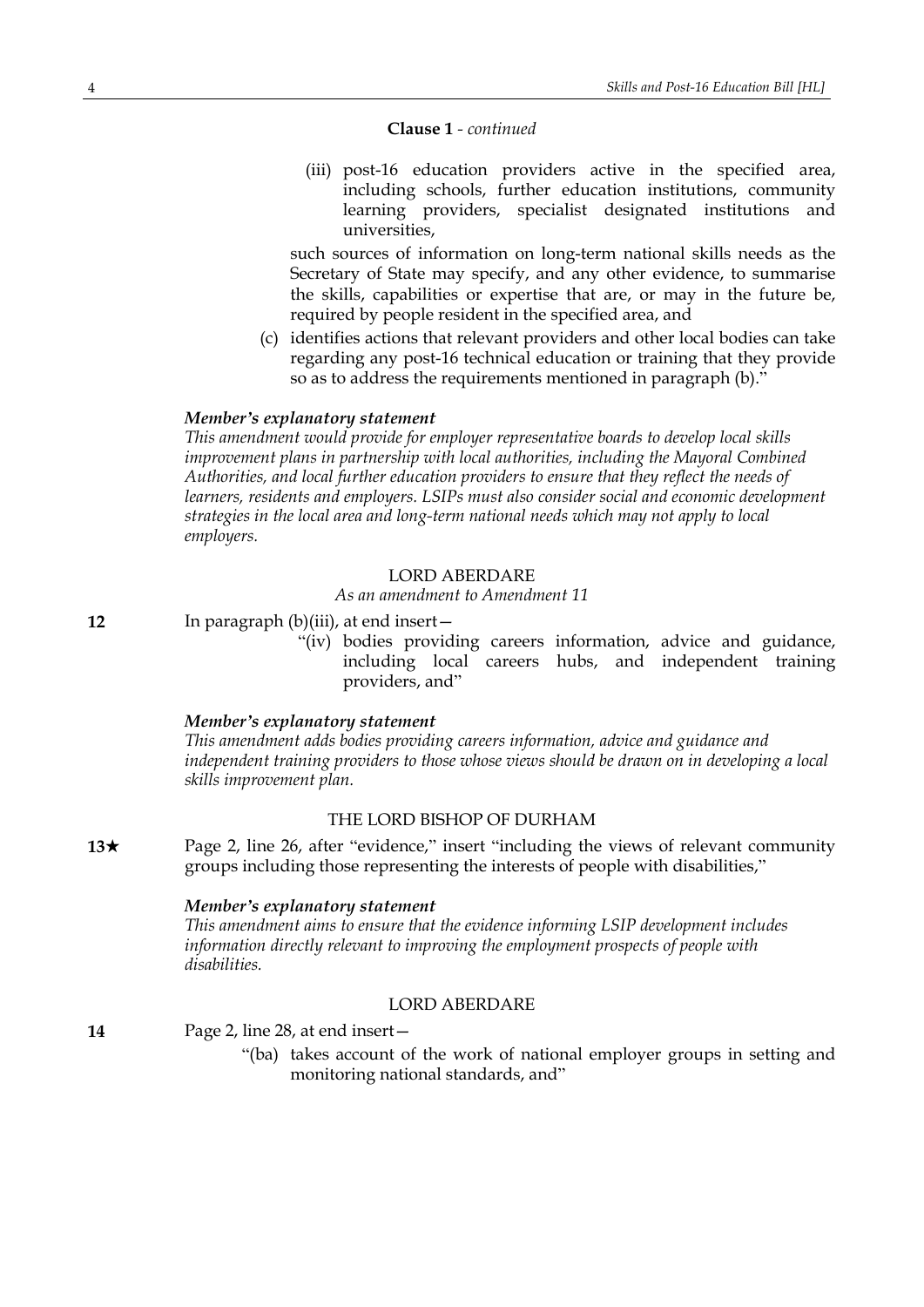*This amendment seeks to ensure that local skills improvement plans and employer representative bodies take proper account of UK-wide standards developed by national employer groups.*

# BARONESS BARRAN

**15** Page 2, line 29, at end insert "English-funded"

### *Member's explanatory statement*

*This amendment is consequential on the Minister's amendment at page 1, line 7.*

# THE LORD BISHOP OF DURHAM

**16**★ Page 2, line 31, at end insert —

"(d) identifies actions to be taken to reduce the disability employment gap within the specified area."

#### *Member's explanatory statement*

*This amendment is intended to ensure that the LSIP is used as a vehicle for improving the employment prospects of people with disabilities.*

# BARONESS HAYMAN LORD KNIGHT OF WEYMOUTH BARONESS SHEEHAN BARONESS MORGAN OF COTES

**17** Page 2, line 33, at end insert—

"(8) When approving and publishing a local skills improvement plan under subsection (7), the Secretary of State must report on how such a plan has taken account of any national skills strategy, and consider to what extent such a plan aligns with the United Kingdom's climate change and biodiversity targets."

### *Member's explanatory statement*

*This amendment is to ensure that when the Secretary of State publishes guidance in relation to local skills improvement plans they must report on how a plan has taken account of any national skills strategy and consider to what extent the plan aligns with the UK's net zero and biodiversity targets.*

# **Clause 2**

### LORD ABERDARE

**18** Page 2, line 40, after "manner," insert "having regard, among other things, to relevant UK-wide standards developed by national employer groups,"

### *Member's explanatory statement*

*This amendment seeks to ensure that local skills improvement plans and employer representative bodies take proper account of UK-wide standards developed by national employer groups.*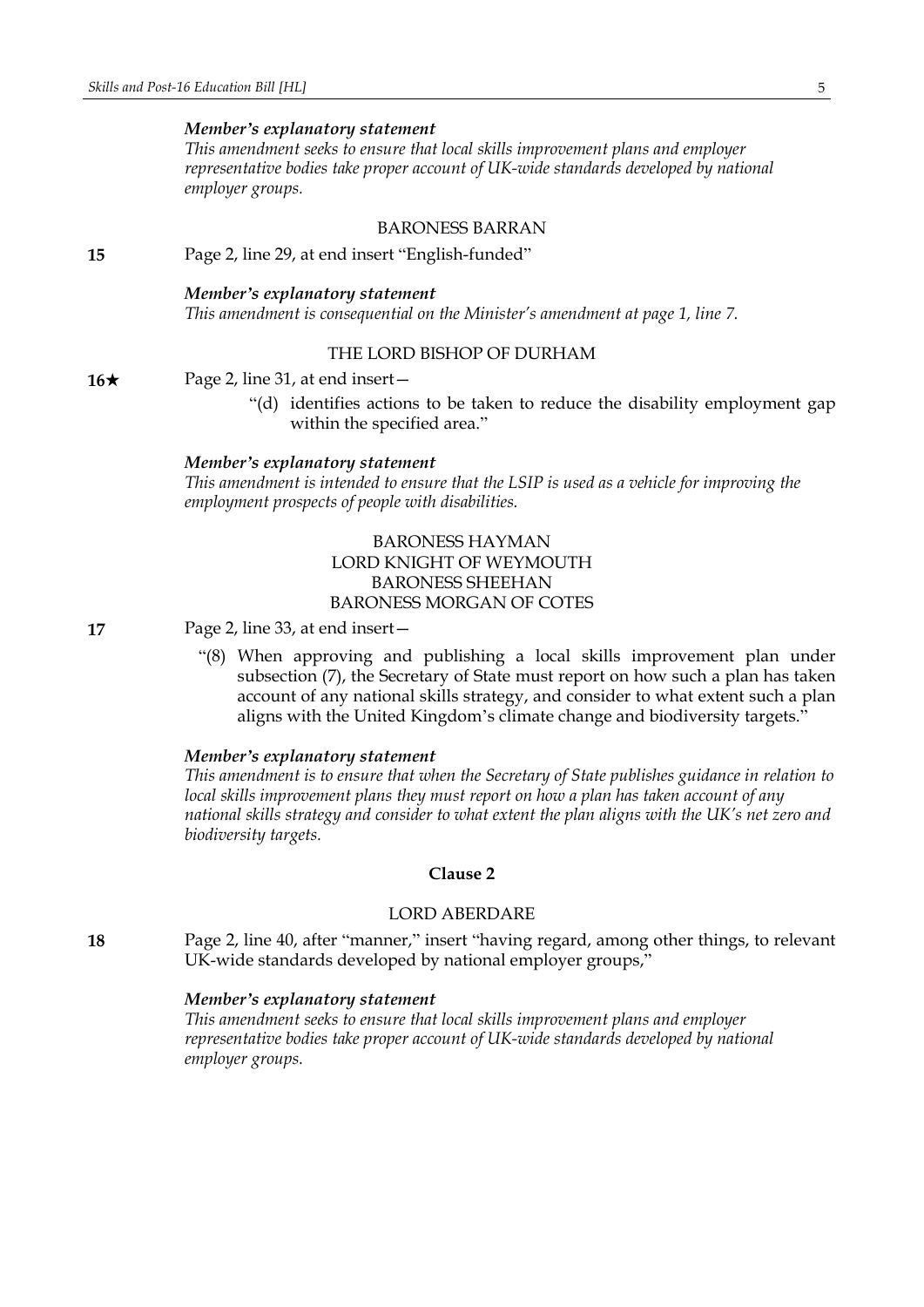# THE LORD BISHOP OF DURHAM

**19**★ Page 2, line 42, at end insert —

"(iii) the body is composed of employers who demonstrate reputable practice in relation to equality and diversity in employment, including in relation to disability."

### *Member's explanatory statement*

*This amendment is intended to ensure that members of the body with primary responsibility for creating the LSIP have sufficient understanding of and commitment to equality and diversity to enable them to create an inclusive plan.*

# LORD LUCAS

# BARONESS GARDEN OF FROGNAL

**20** Page 3, line 2, at end insert—

"(c) the Secretary of State has consulted with the government departments responsible for business and local government, with a view to creating a nationally coherent and logical set of employer representative bodies."

### LORD ABERDARE

**21** Page 3, line 4, at end insert "including a requirement to report to the Institute for Apprenticeships and Technical Education on the coherence of the body's local skills improvement plan with national standards in order to inform the Institute's work in approving new technical education qualifications."

#### *Member's explanatory statement*

*This amendment seeks to ensure that data about how local skills plans relate to national standards is provided to the Institute to inform its work in approving new technical education qualifications.*

# **Clause 4**

# BARONESS BARRAN

| 22 | Page 4, line 24, after "provides" insert "English-funded"                                                                                   |
|----|---------------------------------------------------------------------------------------------------------------------------------------------|
|    | Member's explanatory statement<br>This amendment is consequential on the Minister's amendment to Clause 1 at page 1, line 7.                |
| 23 | Page 4, line 27, leave out from "applies," to "but" in line 30                                                                              |
|    | Member's explanatory statement<br>This amendment is consequential on the Minister's amendment at page 4, line 24.                           |
| 24 | Page 4, line 32, leave out from "who" to "to" in line 33 and insert "provides the<br>education or training mentioned in paragraph (a) only" |
|    | Member's explanatory statement<br>This amendment makes clear that an employer is excepted by virtue of paragraph $(b)(i)$ of the            |

*definition of "independent training provider" only if education and training within paragraph (a) that it provides is provided only to its employees.*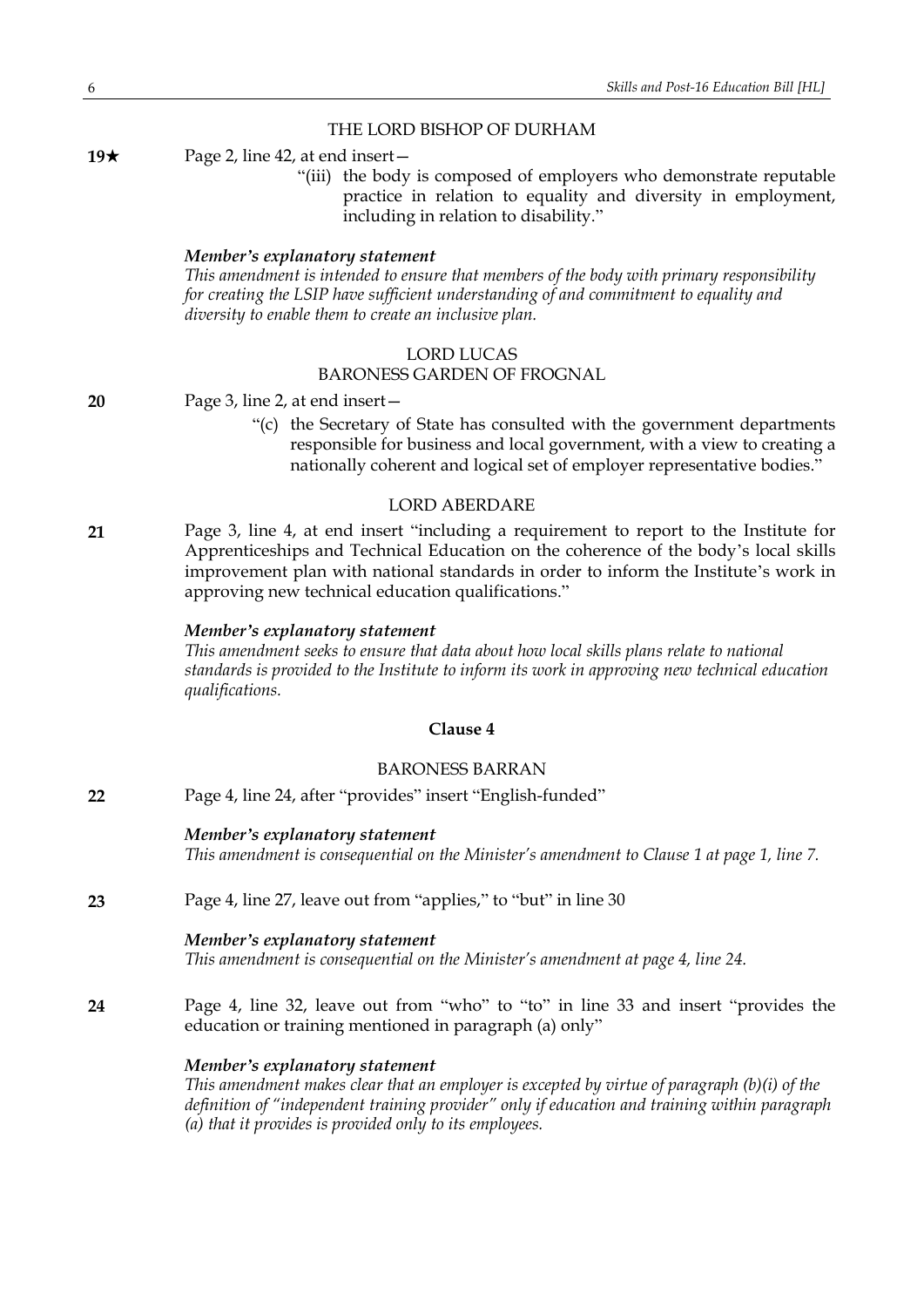- **25** Page 5, line 23, at end insert—
	- "(1A) For the purposes of sections 1 to 3 and this section, education or training is "English-funded" if it is funded, wholly or partly,  $by -$ 
		- (a) the Secretary of State,
		- (b) a combined authority,
		- (c) the Greater London Authority, or
		- (d) a local authority in England.
	- (1B) For those purposes, education or training funded by the Secretary of State includes education or training in respect of which amounts are paid directly to the provider of the education or training by the Secretary of State in accordance with provision in regulations made under section 22(1) of the Teaching and Higher Education Act 1998 (financial support for students) by virtue of section 22(2)(h) or (i) of that Act.
	- (1C) Where a relevant provider that provides English-funded post-16 technical education or training enters into arrangements under which all or part of that education or training is provided by another relevant provider, the education or training provided under the arrangements is to be treated as English-funded post-16 technical education or training provided by the second relevant provider (as well as by the first)."

*This amendment ensures that Chapter 1 of Part 1 applies only in relation to post-16 technical education or training that is funded by the Secretary of State or an authority in England, including where it is funded by student finance provided by the Secretary of State. Where such education or training is sub-contracted by one provider to another, both are treated as providing it.*

#### **Clause 5**

#### LORD ADDINGTON

- **26** Page 5, line 38, at end insert—
	- "(1A) A review under subsection (1) must take place at least once every three years and must include how well the education or training provided by the institution meets the needs of those with special educational needs in its local area."

#### *Member's explanatory statement*

*This amendment requires a governing body of an institution in England to review how well the education or training provided by that institution meets the needs of those with special educational needs in its local area at least once every three years.*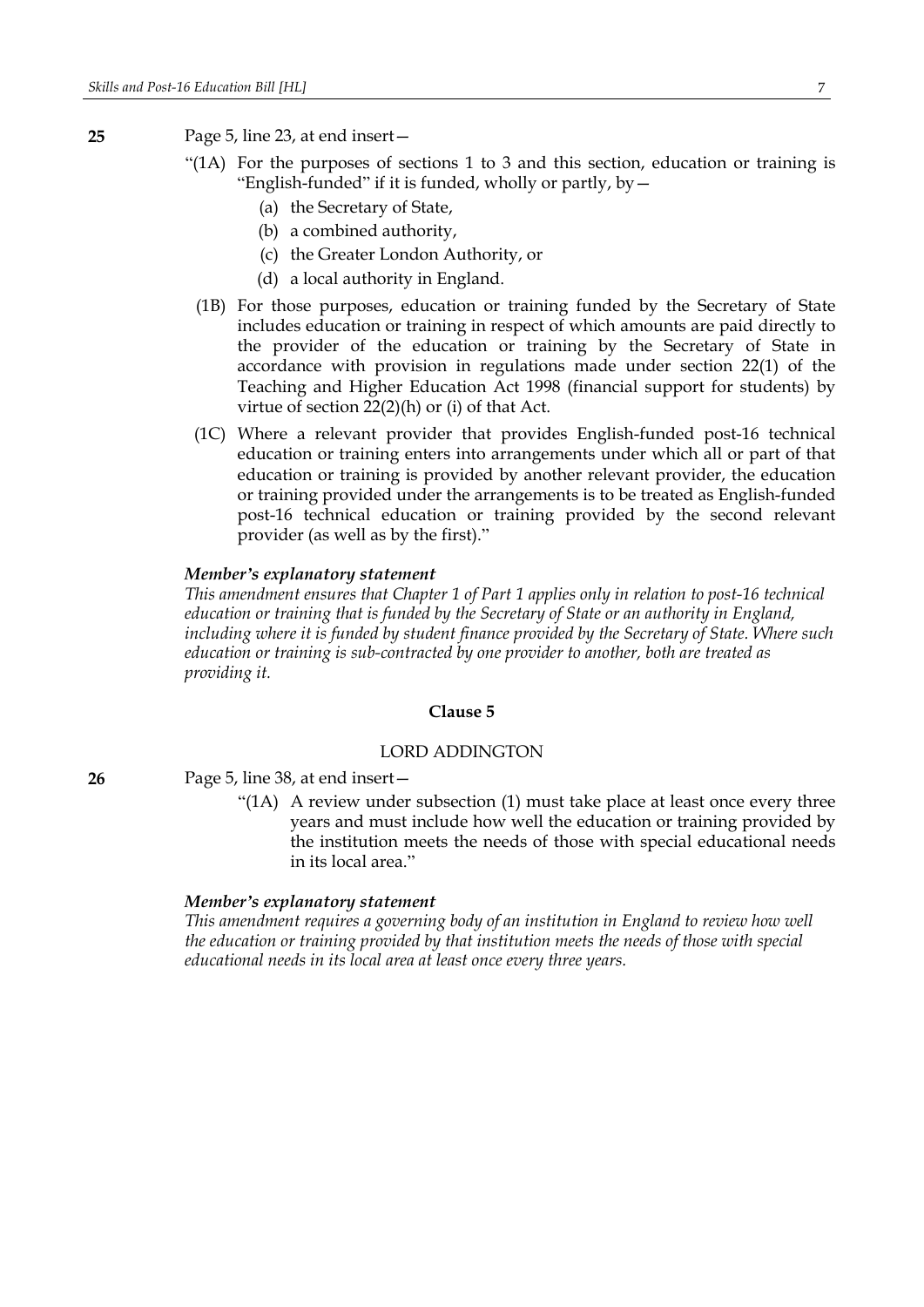# **Clause 7**

# LORD LUCAS LORD BLUNKETT BARONESS GARDEN OF FROGNAL

#### **27** Page 7, line 32, at end insert—

"(c) must specify a range of qualifications with a teaching and learning requirement equivalent to one GCSE (at level 2) and one A level (at level 3) which allow students to combine academic and vocational education."

# LORD WATSON OF INVERGOWRIE LORD BLUNKETT BARONESS GARDEN OF FROGNAL

**28** Page 9, line 41, at end insert "following a public consultation and with the consent of employer representative bodies, as defined in the Skills and Post-16 Education Act 2021."

### *Member's explanatory statement*

*This amendment requires IfATE to consult and gain the consent of the relevant ERBs before withdrawing course approval.*

# LORD WATSON OF INVERGOWRIE LORD BAKER OF DORKING LORD BLUNKETT

**29**★ Page 9, line 41, at end insert —

"(2A) Subsection (2) does not apply to the withdrawal of level three courses for the period of four years beginning with the day on which this Act is passed."

# *Member's explanatory statement*

*This amendment prevents IfATE from withdrawing approval of established level 3 courses including BTECs for four years to ensure that T levels are fully embedded and acceptable to students, employers and universities.*

# LORD WATSON OF INVERGOWRIE LORD BAKER OF DORKING

**30** Page 9, line 41, at end insert—

"(2A) Any decision to withdraw approval for a technical education qualification is an administrative decision and may be subject to judicial review."

### *Member's explanatory statement*

*This amendment ensures that a decision to withdraw approval for a technical education qualification can be challenged.*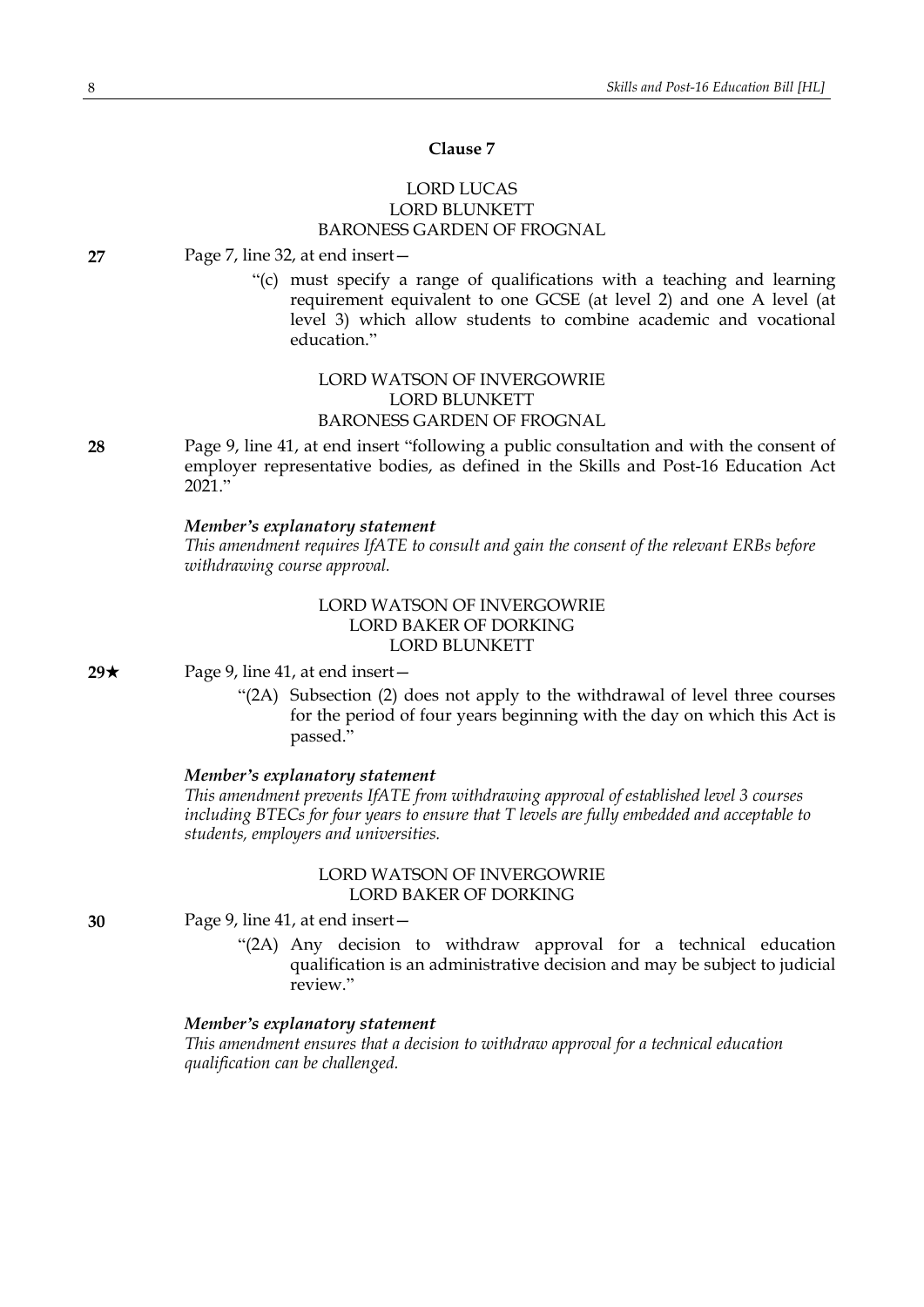### LORD BAKER OF DORKING

#### **31** $\star$  Page 9, line 41, at end insert –

"(2A) But no student will be deprived of the right to take two BTECs, AGQ or a Diploma or an extended Diploma."

# BARONESS GARDEN OF FROGNAL LORD WATSON OF INVERGOWRIE LORD BLUNKETT

**32** Page 10, leave out line 6 and insert—

"(4A) The Institute must publish specified criteria that must be met before it can withdraw approval of a technical education qualification."

#### *Member's explanatory statement*

*This amendment requires that criteria for withdrawing approval of a technical education qualification must be published in advance.*

# LORD WILLETTS LORD BLUNKETT LORD WATSON OF INVERGOWRIE BARONESS GARDEN OF FROGNAL

### **33**★ Page 10, line 17, at end insert —

"(8) Where a technical education qualification has had its approval withdrawn under subsection (2), funding may not be withdrawn by the Secretary of State without public consultation and the consent of the relevant employer representative bodies, as defined in the Skills and Post-16 Education Act 2021."

# **After Clause 7**

# LORD STOREY LORD BLUNKETT LORD ABERDARE

**34** Insert the following new Clause—

#### "**Review of apprenticeship levy**

The Secretary of State may request a review of the apprenticeship levy to—

- (a) ensure eligible costs are sufficient to enable apprenticeship standards to fully meet the demands of their occupation in relation to specific industries in the sector; and
- (b) provide the opportunity for coordinated pre-apprenticeship training and industry experience to broaden diversity and inclusion."

#### *Member's explanatory statement*

*The purpose of this amendment is to create flexibility in the eligible use of employers' apprenticeship levy funds and to ensure there is wider diversity and inclusion in apprenticeships.*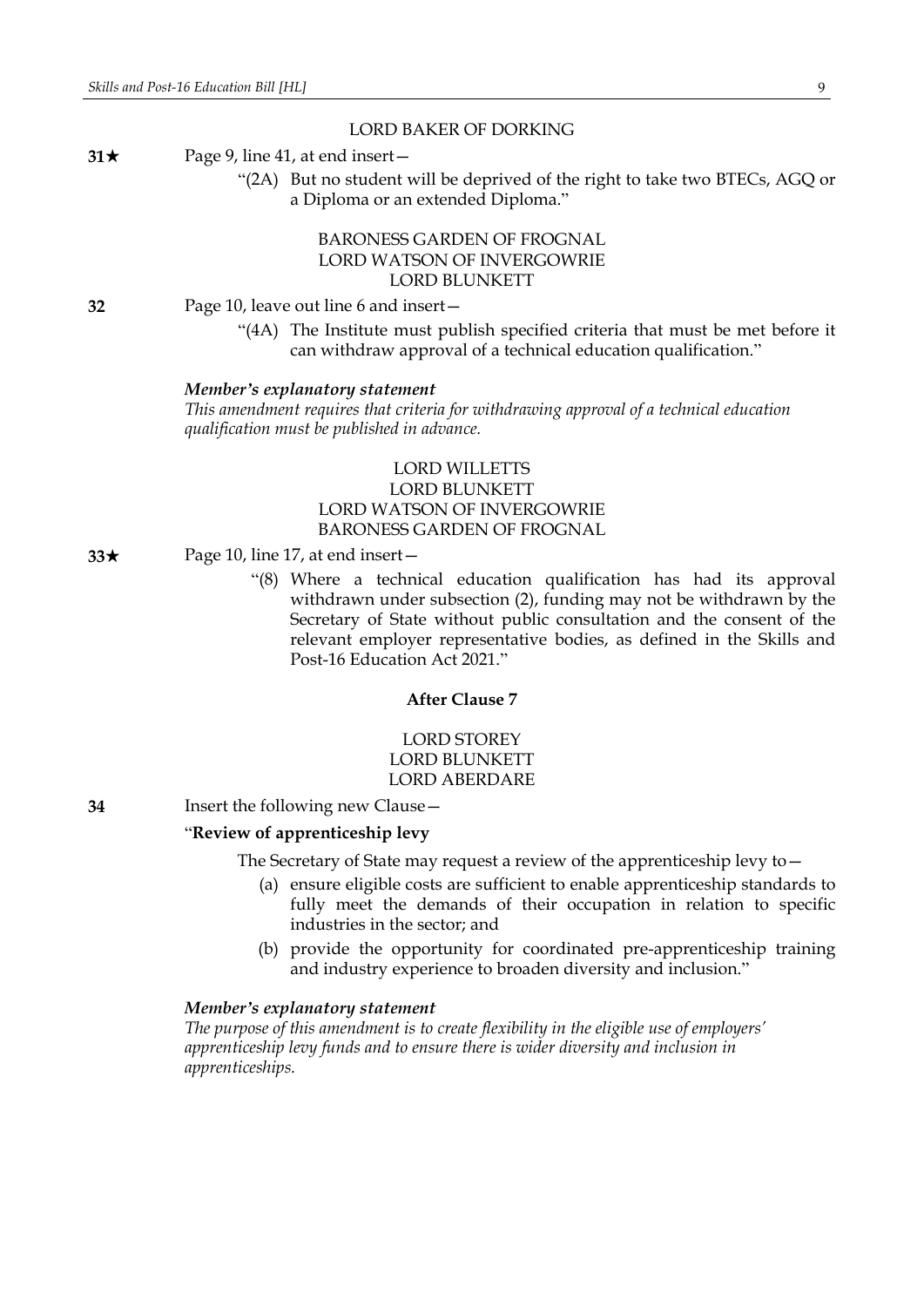# **After Clause 13**

### BARONESS BARRAN

*"Information about technical education and training*

### **Information about technical education and training: access to English schools**

- (1) Section 42B of the Education Act 1997 (information about technical education: access to English schools) is amended as follows.
- (2) In subsection (1), for "is an opportunity" substitute "are opportunities".
- (3) After subsection (1) insert—
	- "(1A) In complying with subsection (1), the proprietor must give access to registered pupils on at least one occasion during each of the first, second and third key phase of their education."
- (4) After subsection (2) insert—
	- "(2A) The proprietor of a school in England within subsection (2) must—
		- (a) ensure that each registered pupil meets, during each of the first and second key phases of their education, at least one provider to whom access is given (or any other number of such providers that may be specified for the purposes of that key phase by regulations under subsection (8)), and
		- (b) ask providers to whom access is given to provide information that includes the following—
			- (i) information about the provider and the approved technical education qualifications or apprenticeships that the provider offers,
			- (ii) information about the careers to which those technical education qualifications or apprenticeships might lead,
			- (iii) a description of what learning or training with the provider is like, and
			- (iv) responses to questions from the pupils about the provider or approved technical education qualifications and apprenticeships.
		- (2B) Access given under subsection (1) must be for a reasonable period of time during the standard school day."
- (5) In subsection  $(5)$ 
	- (a) in paragraph (c), at the end insert "and the times at which the access is to be given;";
	- (b) after paragraph (c) insert—
		- "(d) an explanation of how the proprietor proposes to comply with the obligations imposed under subsection (2A)."
- (6) In subsection (8), after "subsection (1)" insert "or (2A)".
- (7) After subsection (9) insert—
	- "(9A) For the purposes of this section—
		- (a) the first key phase of a pupil's education is the period—

**<sup>35</sup>** Insert the following new Clause—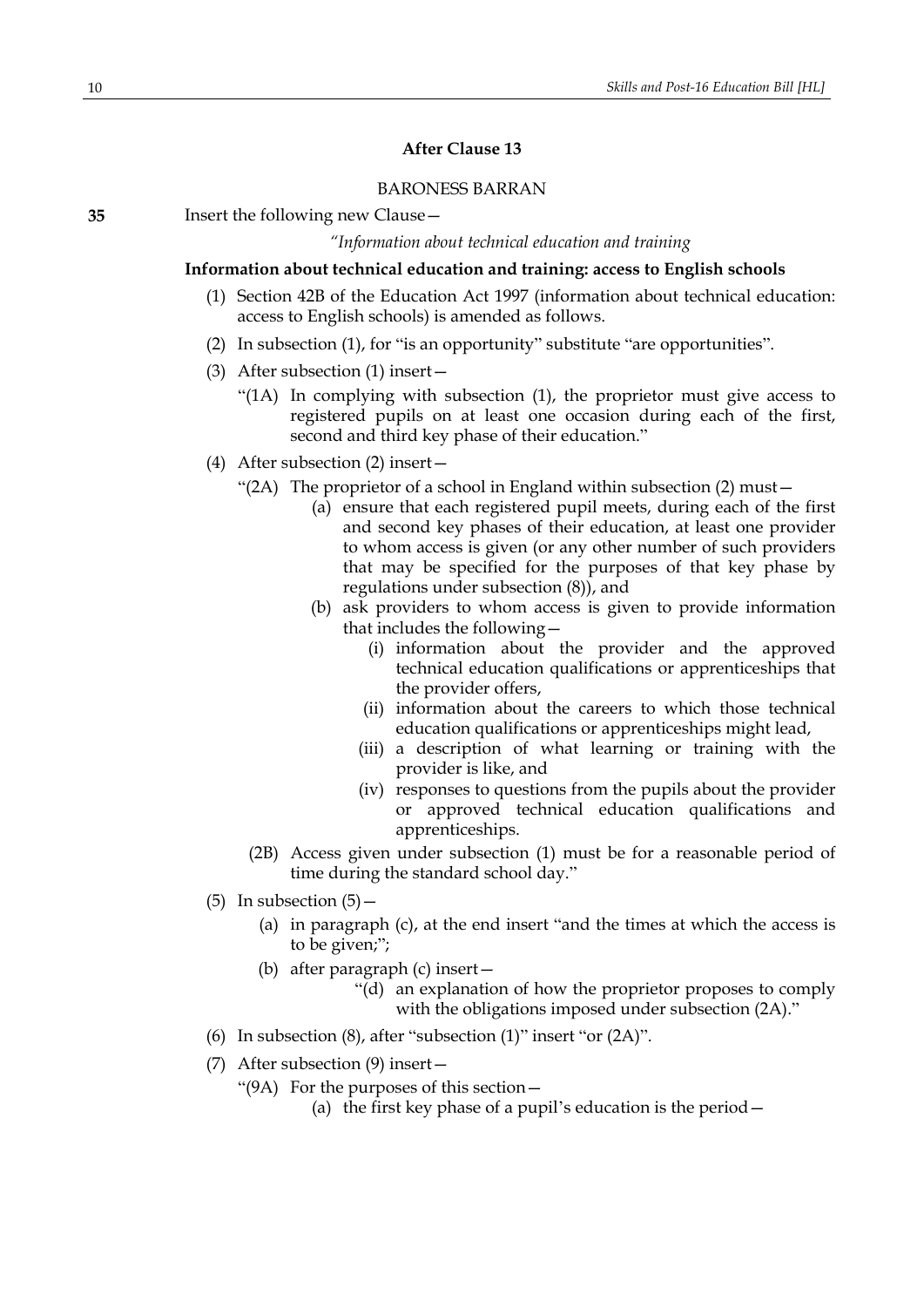### **After Clause 13** *- continued*

- (i) beginning at the same time as the school year in which the majority of pupils in the pupil's class attain the age of 13, and
- (ii) ending with 28 February in the following school year;
- (b) the second key phase of a pupil's education is the period—
	- (i) beginning at the same time as the school year in which the majority of pupils in the pupil's class attain the age of 15, and
	- (ii) ending with 28 February in the following school year;
- (c) the third key phase of a pupil's education is the period—
	- (i) beginning at the same time as the school year in which the majority of pupils in the pupil's class attain the age of 17, and
	- (ii) ending with 28 February in the following school year.""

#### *Member's explanatory statement*

*This amendment ensures that providers of technical education and apprenticeships are given reasonable access to pupils in secondary schools in England at key points during the course of their education to provide relevant information about technical education and apprenticeships and that pupils meet with providers on at least two occasions.*

# **Before Clause 14**

### LORD STOREY

**36** Insert the following new Clause—

#### "**Personal Education and Skills Account**

- (1) A Personal Education and Skills Account ("PESA") is an account—
	- (a) held by an eligible adult (an "account holder"); and
	- (b) which satisfies the requirements of this section.
- (2) An eligible adult is a person who—
	- (a) is aged 18 or over; and
	- (b) is ordinarily resident in England.
- (3) A PESA may be held only with a person (an "account provider") who has been approved by the Secretary of State in accordance with regulations.
- (4) The Secretary of State may by regulations establish a body to administer the operation of the PESA scheme.
- (5) In the case of each person who is eligible under subsection (2), the body established under subsection (4) must open a PESA for that person.
- (6) If a person does not wish to hold a PESA, they must inform the body under subsection (4) in writing in accordance with regulations.
- (7) The Secretary of State must pay into each PESA a deposit of £4,000 during the year in which each account holder attains the age of 25 and a deposit of £3,000 during the year in which each account holder attains—
	- (a) the age of 40; and
	- (b) the age of 55.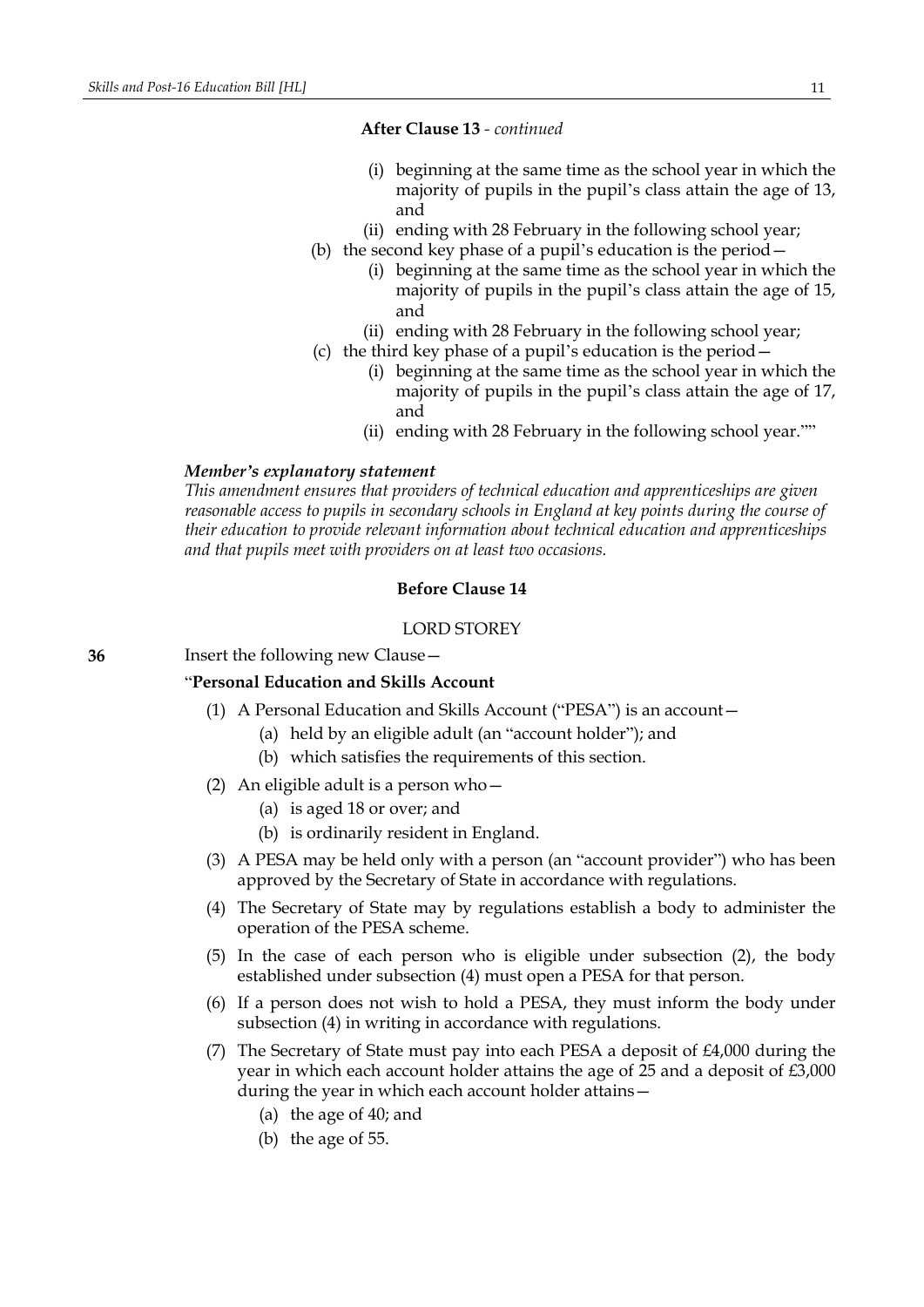- (8) Further contributions may be made to a PESA by  $-$ 
	- (a) an account holder;
	- (b) employers; or
	- (c) any other person as may be prescribed by regulations by the Secretary of State.
- (9) At any time after an account holder has attained the age of 25, they may transfer funding from their PESA to an approved institution for their chosen education or training course.
- (10) For the purposes of subsection (9) an "approved institution" is  $-$ 
	- (a) a "relevant provider" under section 18;
	- (b) such other education or training providers as may be approved by the Office for Students.
- (11) Prior to an account holder making an initial funding transfer, the National Careers Service must offer a careers guidance consultation to that account holder."

#### *Member's explanatory statement*

*This amendment provides for individual "skills wallets" which may be used by a person to pay for education and training courses throughout their lifetime. The Government will make a payment of £4,000 when an individual turns 25 and then two further payments of £3,000 when an individual turns 40 and 55.*

#### **Clause 15**

#### BARONESS BARRAN

**37** Page 18, line 17, leave out "In section 83(1) of"

#### *Member's explanatory statement*

*This amendment is consequential on the Minister's second amendment at page 18, line 17.*

**38** Page 18, line 17, after "2017" insert "is amended as follows.

- (2) In section 9 (mandatory transparency condition for certain providers), after subsection (3) insert—
	- "(3A) The OfS must not request information relating to modules of full courses by virtue of a transparency condition more frequently than it requests information relating to full courses by virtue of the condition."
- (3) In section 83(1)"

#### *Member's explanatory statement*

*This amendment ensures that requirements for higher education providers to provide information by virtue of a transparency condition are no greater in relation to modules than to full courses.*

- **39** Page 18, line 23, leave out from "course" to end of line 24 and insert ", where it is undertaken otherwise than as part of that course;".
	- (4) In section 85 (definitions)—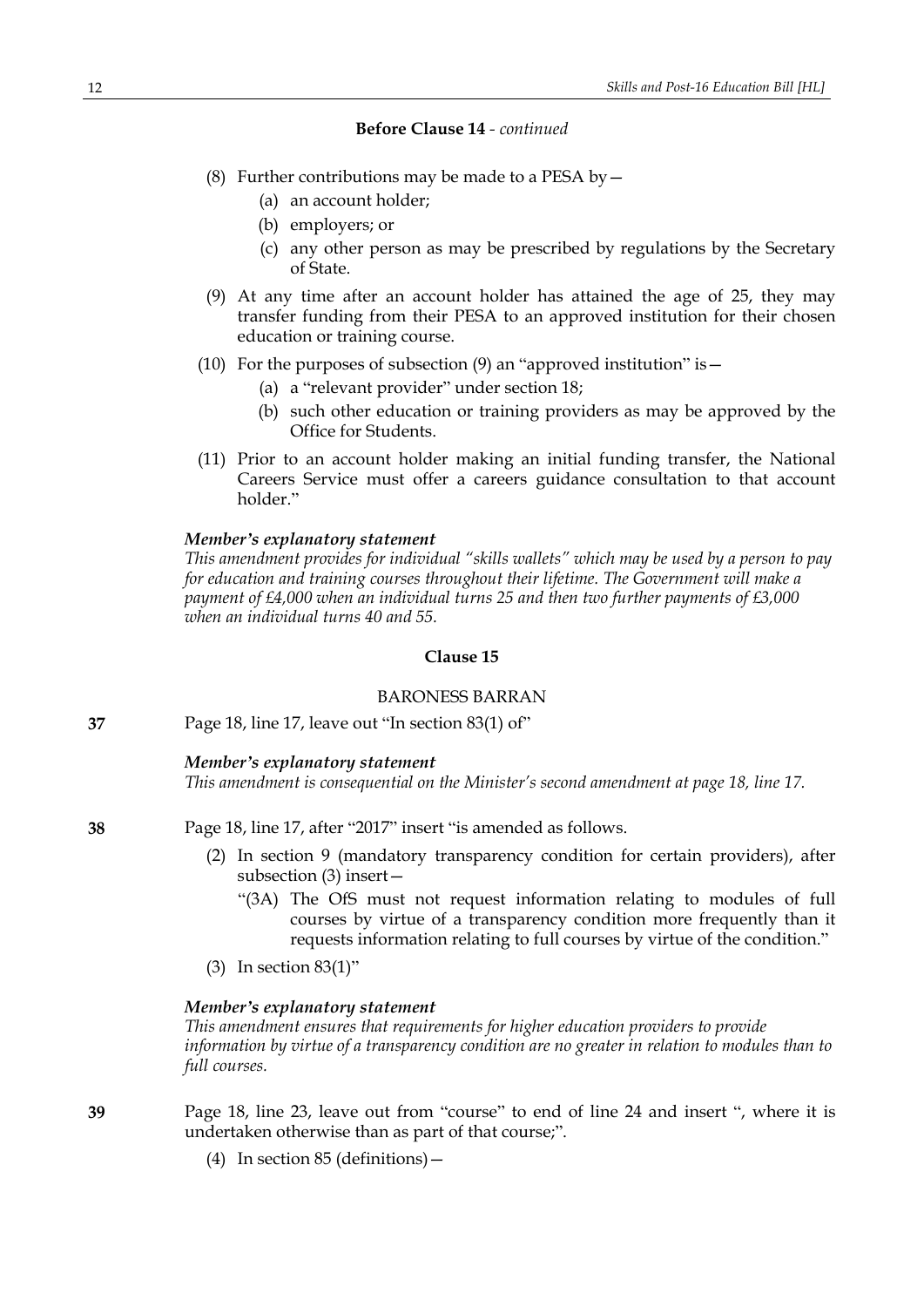#### **Clause 15** *- continued*

(a) in subsection  $(1)$ , at the appropriate place insert  $-$ 

""full course" means a higher education course that is not a module of another higher education course;";

- (b) after subsection (1) insert—
	- "(1A) References in this Part to modules (except in relation to references to the full course of which the module forms part) are to modules which are—
		- (a) modules of full courses, but
		- (b) undertaken otherwise than as part of those courses.""

#### *Member's explanatory statement*

*This amendment clarifies that the two categories of higher education course for the purposes of Part I of the Higher Education and Research Act 2017 are full courses and modules of full courses where they are undertaken otherwise than as part of full courses, and defines references to modules accordingly.*

# **After Clause 15**

# LORD WATSON OF INVERGOWRIE LORD STOREY BARONESS BENNETT OF MANOR CASTLE

**40** Insert the following new Clause—

### **"Lifelong loan entitlement eligibility**

- (1) All students are eligible for the lifelong loan entitlement regardless of—
	- (a) prior qualification,
	- (b) subject being studied,
	- (c) mode of study,
	- (d) institution of study,
	- (e) location of study, including remote learning, or
	- (f) whether they are studying modules or full qualifications.
- (2) The Secretary of State may not, in exercising powers under this or any other Act in relation to the lifelong loan entitlement, restrict access to the scheme on the grounds set out in subsection (1)."

# *Member's explanatory statement*

*This amendment removes the Equivalent or Lower Qualification (ELQ) exemption rule for the Lifelong Loan Entitlement (LLE) to ensure eligibility for student loan funding for another qualification at that or a lower level to facilitate career changes. It also ensures LLE eligibility regardless of subject, intensity of study, institution and learning style.*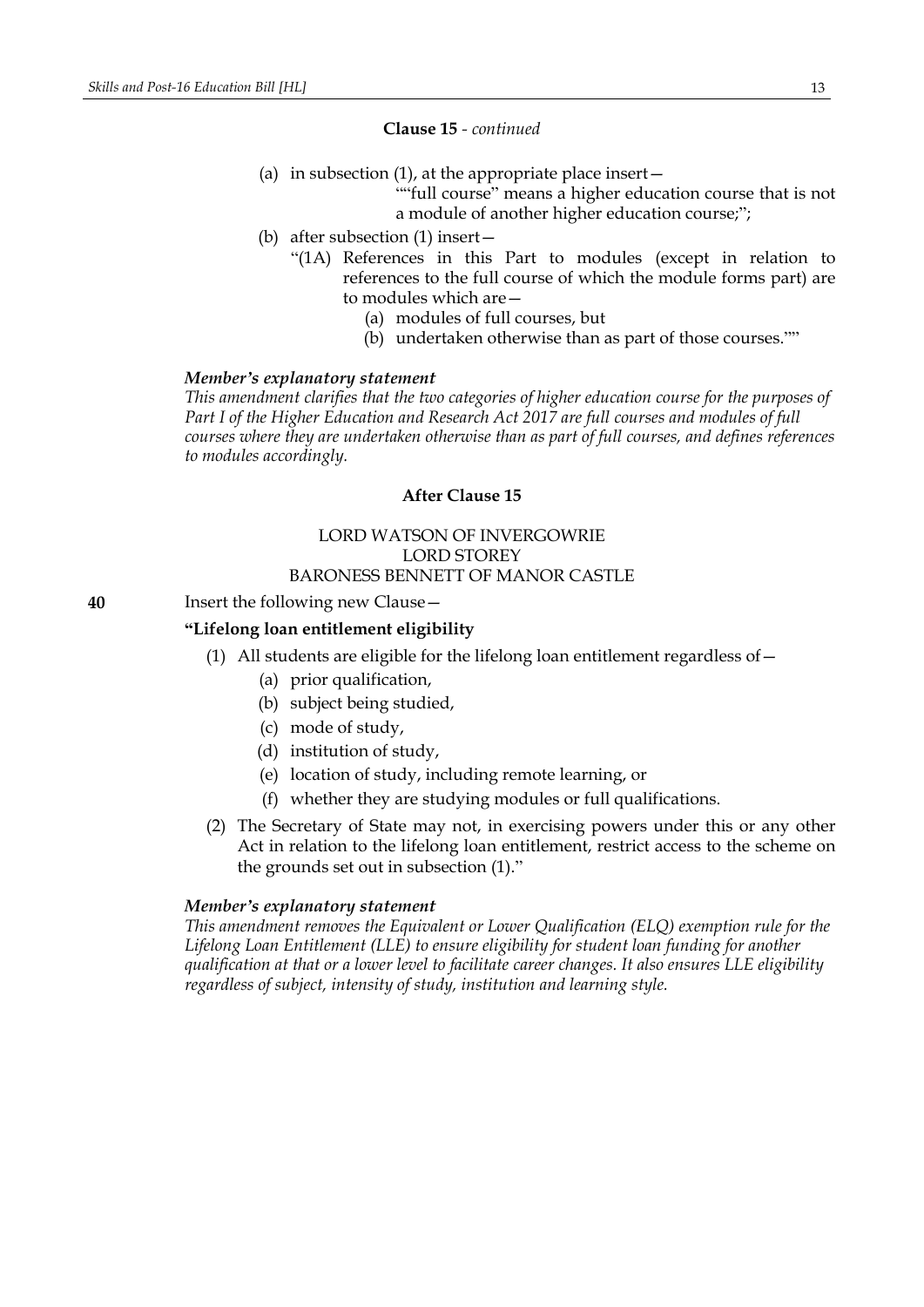# LORD WATSON OF INVERGOWRIE LORD STOREY

**41** Insert the following new Clause—

### **"Duration of lifelong loan entitlement**

As soon as practicable after this Act is passed, the Secretary of State must consult on extending the duration of the lifelong loan entitlement to up to six years equivalent funding."

#### *Member's explanatory statement*

*This would require the Secretary of State to consult on extending the Lifelong Loan Entitlement (LLE) to six years in order to give those studying part-time or who may need to pause their studies more flexibility.*

**42** [*Withdrawn*]

# LORD STOREY

**43** Insert the following new Clause—

# "**Maintenance component of lifelong learning loans**

- (1) The Secretary of State may by regulations make provision for the lifelong learning entitlement to include maintenance provision for living costs.
- (2) Regulations under this section are to be made by statutory instrument, and a statutory instrument containing regulations under this section may not be made unless a draft of the instrument has been laid before, and approved by a resolution of, each House of Parliament."

#### *Member's explanatory statement*

*This amendment allows the Secretary of State to make provision for the LLE to include maintenance provisions to support living costs to help disadvantaged students.*

### LORD ADDINGTON

**44** Insert the following new Clause—

### "**Lifelong learning: special educational needs**

When exercising functions under this Act, the Secretary of State must ensure that—

- (a) providers of further education are required to include special educational needs awareness training to all teaching staff to ensure that all staff are able to—
	- (i) identify, and
	- (ii) support,

those students who have special educational needs;

(b) providers of further education provide support for students with special educational needs or disabilities that is of an equivalent standard to those with similar needs in higher education."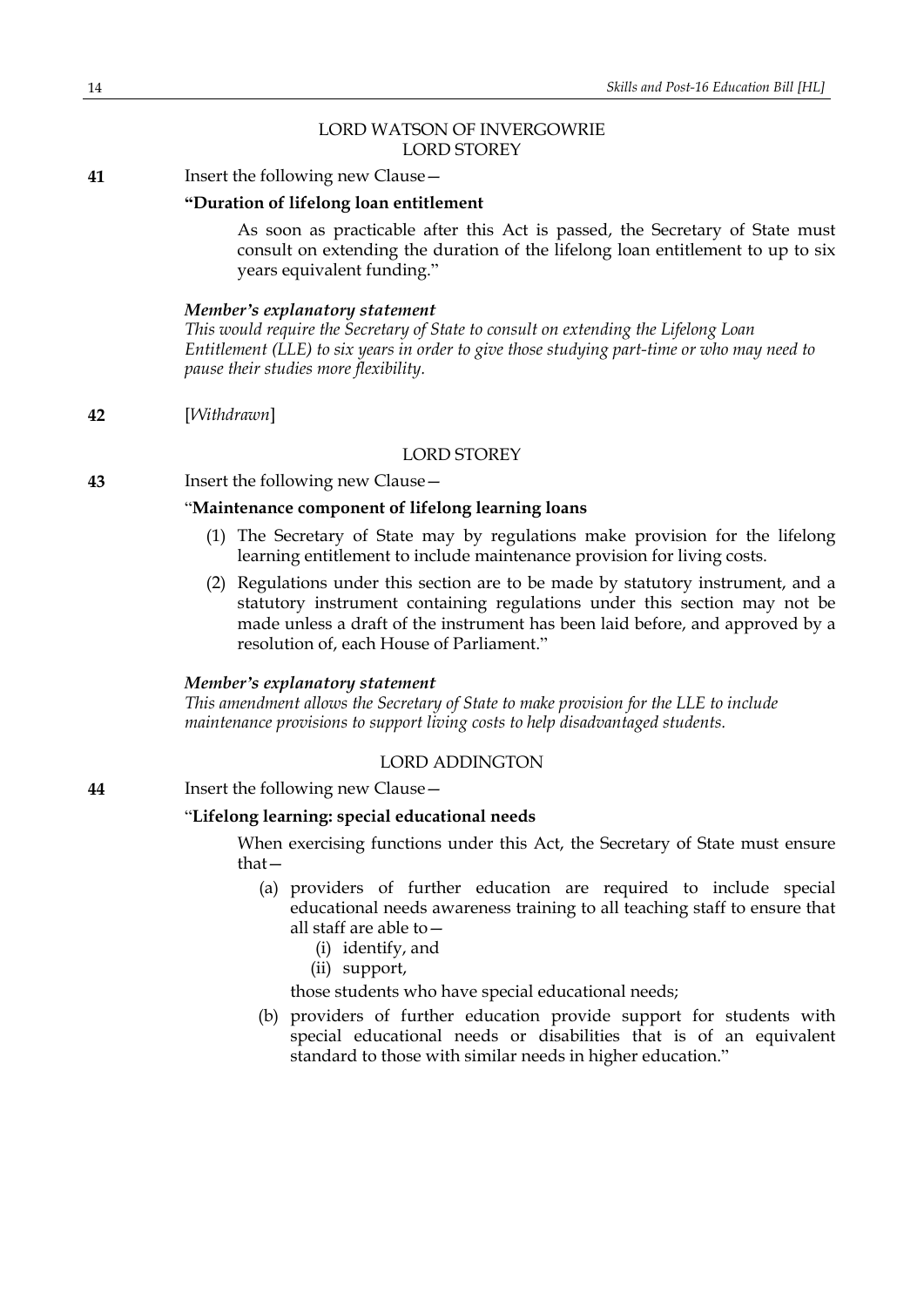*This amendment places a duty on the Secretary of State to ensure that there is sufficient SEN training for teachers of students in further education and that there is support for students with special educational needs or disabilities that is of an equivalent standard to those with similar needs in higher education.*

### THE LORD BISHOP OF DURHAM

**45**★ Insert the following new Clause

# **"Universal credit conditionality**

The Secretary of State must review universal credit conditionality with a view to ensuring that adult learners who are—

- (a) unemployed, and
- (b) in receipt of universal credit,

remain entitled to universal credit if they enroll on an approved course for a qualification which is deemed to support them to secure sustainable employment."

#### *Member's explanatory statement*

*This amendment is intended to ensure greater flexibility for potential students in receipt of universal credit to take up appropriate training that will better equip them for employment.*

### **Clause 16**

# LORD ADDINGTON

**46** Page 19, line 9, at end insert—

"(2A) Regulations under subsection (1) must include provision to require ITT(FE) courses to include special educational needs awareness training relevant to the students of ITT(FE) courses within an institution."

#### *Member's explanatory statement*

*This amendment ensures there is sufficient SEN training for teachers of students of ITT(FE) courses*

### **Clause 17**

### LORD LUCAS

BARONESS GARDEN OF FROGNAL

**47** Page 20, line 22, at end insert—

"(e) the mental health and wellbeing of persons who undertake a higher education course with the institution is supported."

#### *Member's explanatory statement*

*To ensure that the Office for Students has a sufficiently powerful lever to enforce its policies on student support, mental health and suicide.*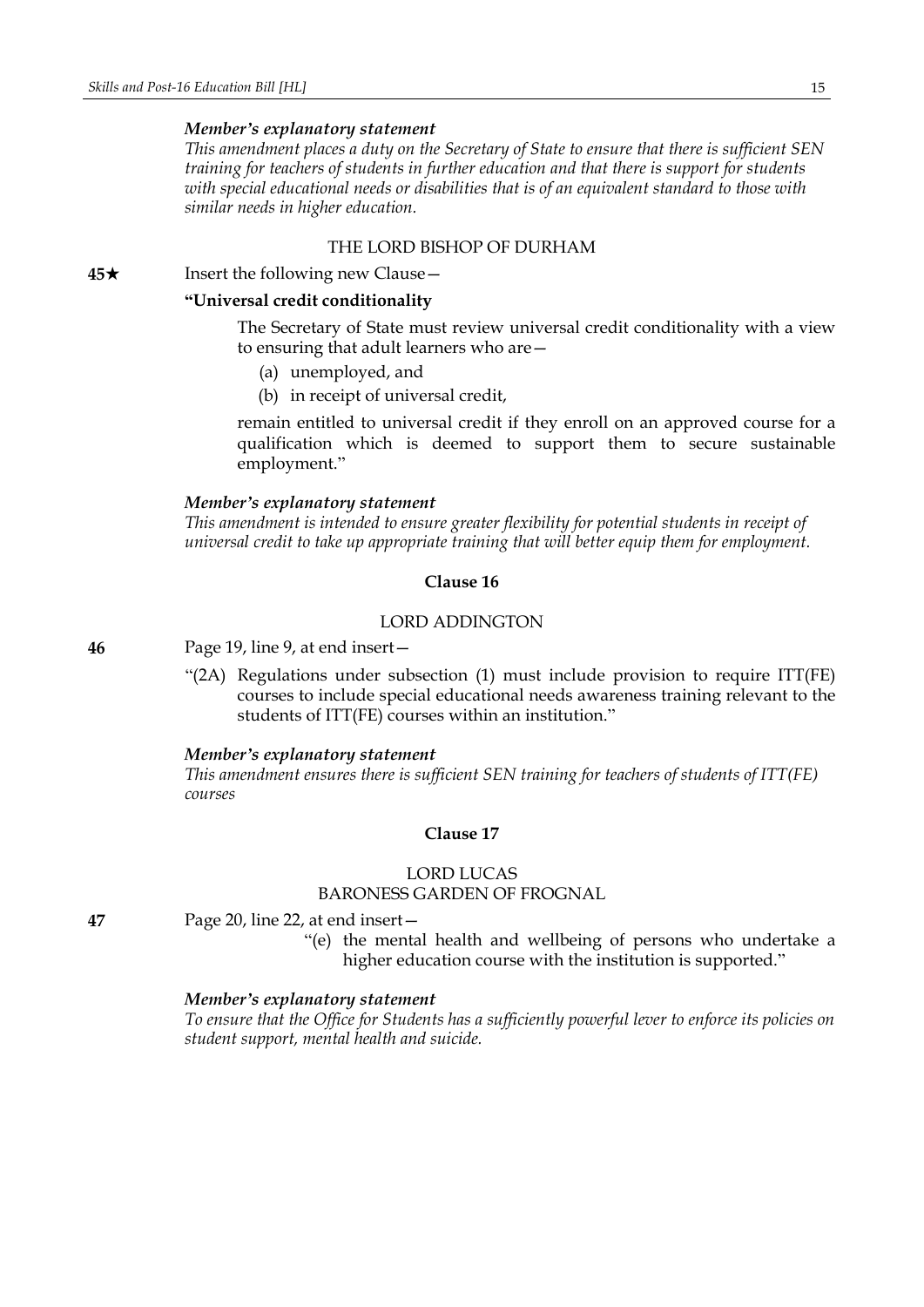#### BARONESS SHERLOCK

**48** Page 20, line 33, at end insert—

"(7A) When making decisions of a strategic nature in relation to a measure of student outcomes, the OfS must have due regard to the potential impact on the participation in higher education of students from disadvantaged and underrepresented groups."

### *Member's explanatory statement*

*This amendment seeks to ensure that the OfS's measure of student outcomes does not jeopardise widening participation for students from disadvantaged and underrepresented groups.*

#### **Clause 18**

# BARONESS BARRAN

**49** Page 22, line 14, at end insert—

"(c) confer functions (including functions involving the exercise of a discretion) on the Secretary of State or any other person."

#### *Member's explanatory statement*

*This amendment expressly allows the inclusion, in regulations made under Clause 18(1) of the Bill (regulations relating to the list of relevant providers), of provision which confers functions on a person.*

### **After Clause 21**

# LORD CLARKE OF NOTTINGHAM LORD LAYARD

**50** Insert the following new Clause—

# **"Provision of opportunities for education and skills development**

- (1) Any person of any age has the right to free education on an approved course up to Level 3 supplied by an approved provider of further or technical education, if he or she has not already studied at that level.
- (2) Any approved provider must receive automatic in-year funding for any student covered by subsection (1), and supported by the Adult Education Budget, at a tariff rate set by the Secretary of State.
- (3) Any employer receiving apprenticeship funding must spend at least two thirds of that funding on people who begin apprenticeships at Levels 2 and 3 before the age of 25."

# **Clause 22**

# BARONESS BARRAN

**51** Page 26, line 32, after "provides" insert "English-funded"

#### *Member's explanatory statement*

*This amendment is consequential on the Minister's amendment to Clause 1 at page 1, line 7.*

**52** Page 28, line 4, after "provides" insert "English-funded"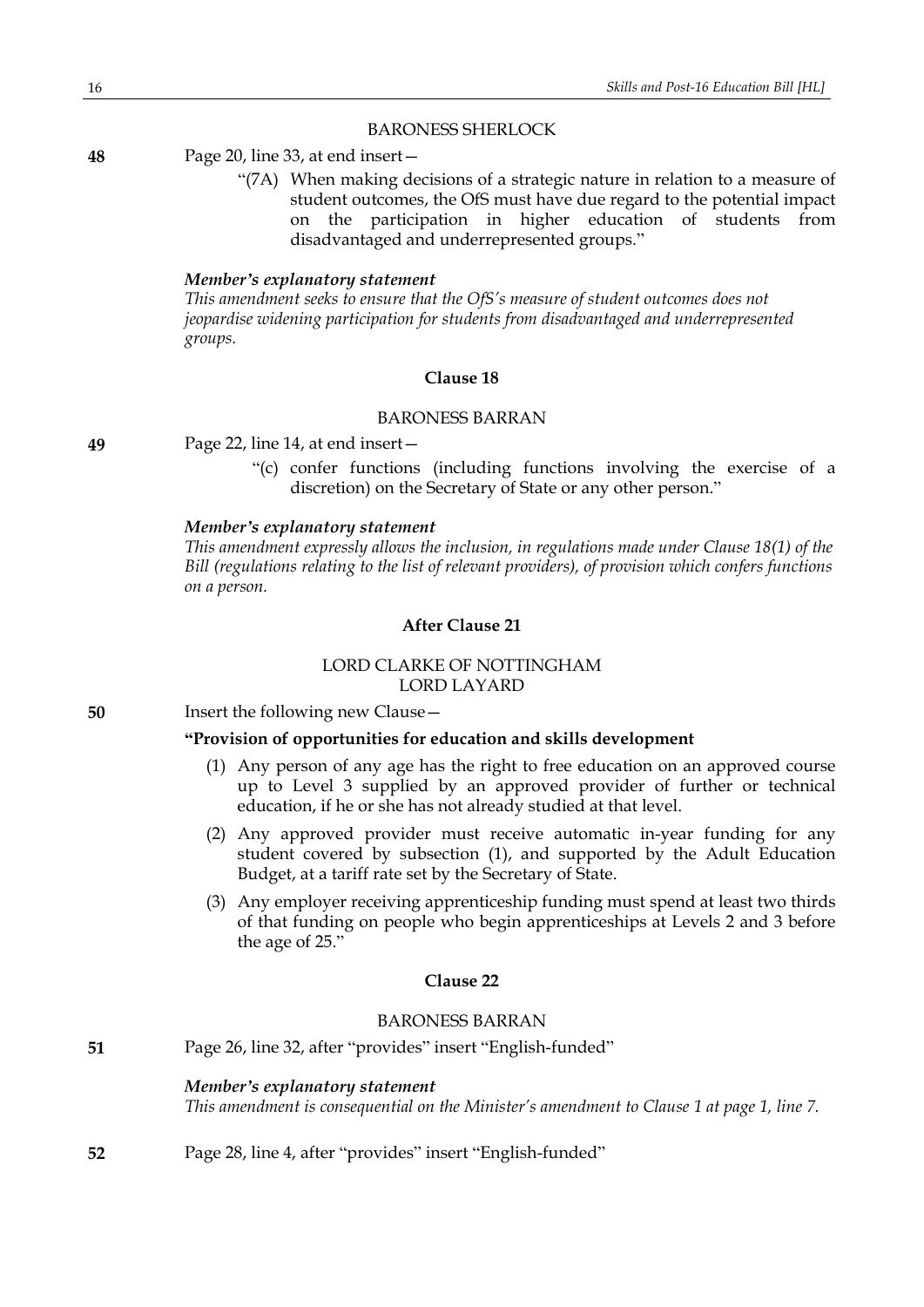*This amendment is consequential on the Minister's amendment to Clause 1 at page 1, line 7.*

#### **Before Clause 25**

### BARONESS BARRAN LORD STOREY

**53** Insert the following new Clause—

#### **"CHAPTER A1**

# CHEATING SERVICES PROVIDED FOR POST-16 STUDENTS AT ENGLISH INSTITUTIONS

#### **Meaning of "relevant service" and other key expressions**

- (1) This section applies for the purposes of this Chapter.
- (2) "Relevant service" means a service of completing all or part of an assignment on behalf of a student where the assignment completed in that way could not reasonably be considered to have been completed personally by the student.
- (3) References to completing all or part of an assignment on behalf of a student include references to providing material to the student in connection with the assignment where—
	- (a) the student could use the material in completing the assignment or part, and
	- (b) the material—
		- (i) is prepared in connection with the assignment, or
		- (ii) has not been published generally.
- (4) For this purpose—
	- (a) where, in connection with an assignment, a student seeks the provision of a relevant service, any material provided as a result is to be regarded as provided in connection with the assignment;
	- (b) material is published generally if it—
		- (i) is available generally without payment, or
		- (ii) is included in a publication that contains other educational or training material and is available generally (such as a text book or study guide).
- (5) A person who provides, or arranges the provision of, a relevant service does so "in commercial circumstances" if—
	- (a) the person is acting in the course of business, or
	- (b) in the case of a person who provides a relevant service, its provision was arranged by another person acting in the course of business,

whether the person's own business or that of the person's employer.

- (6) "Student" means—
	- (a) a person who is undertaking a relevant course at a post-16 institution or sixth form in England, or
	- (b) any other person over compulsory school age who has been entered to take an examination relating to a regulated qualification at a place in England.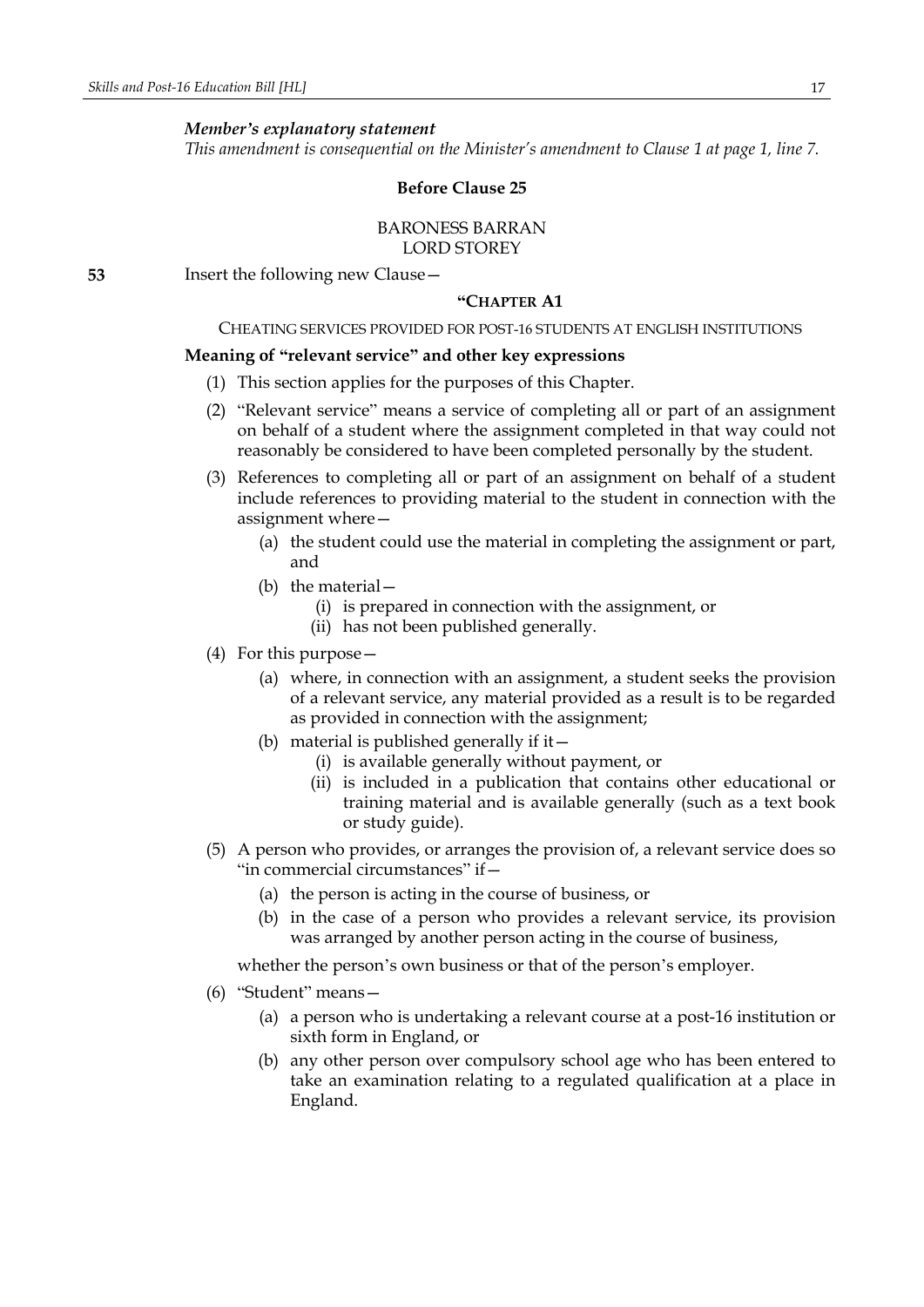- (7) A "relevant assignment", in relation to a student, is an assignment (which may have been chosen by the student) which the student is required to complete personally—
	- (a) as part of the relevant course which the student is undertaking, or
	- (b) in order to obtain the qualification to which the course leads or for which the student has been entered.
- (8) In relation to an assignment that is a relevant assignment—
	- (a) "personally" includes with any assistance permitted as part of the requirement (whether or not the assignment, if completed with that assistance, would otherwise be considered to be completed personally), and
	- (b) that assistance is "permitted assistance".
- (9) Section *(Interpretation of Chapter)* sets out the meanings of other terms used in this Chapter (including in this section)."

#### *Member's explanatory statement*

*This new Clause defines key terms for the purposes of the new Chapter (Cheating services provided for post-16 students at English institutions).*

# **54** Insert the following new Clause—

# **"Offence of providing or arranging a relevant service**

- (1) It is an offence for a person to provide, or arrange for another person to provide, in commercial circumstances, a relevant service for a student in relation to a relevant assignment.
- (2) A person guilty of an offence under this section is liable on summary conviction to a fine.
- (3) In proceedings for an offence under subsection (1) it is a defence for the defendant to prove, in relation to any of the matters mentioned in subsection (4), that the defendant did not know, and could not with reasonable diligence have known, the matter.
- (4) Those matters are—
	- (a) if material is provided to the student as a result of the relevant service, that the student would or might use the material in completing all or part of the assignment;
	- (b) that the student was required to complete the assignment personally;
	- (c) that the relevant service was not permitted assistance.
- (5) A statement in the form of a written standard term of the contract or arrangement under which the relevant service was provided or arranged—
	- (a) that the student would not use any material provided as a result of the relevant service in completing all or part of the assignment,
	- (b) that the student was not required to complete the assignment personally, or
	- (c) that the relevant service was permitted assistance,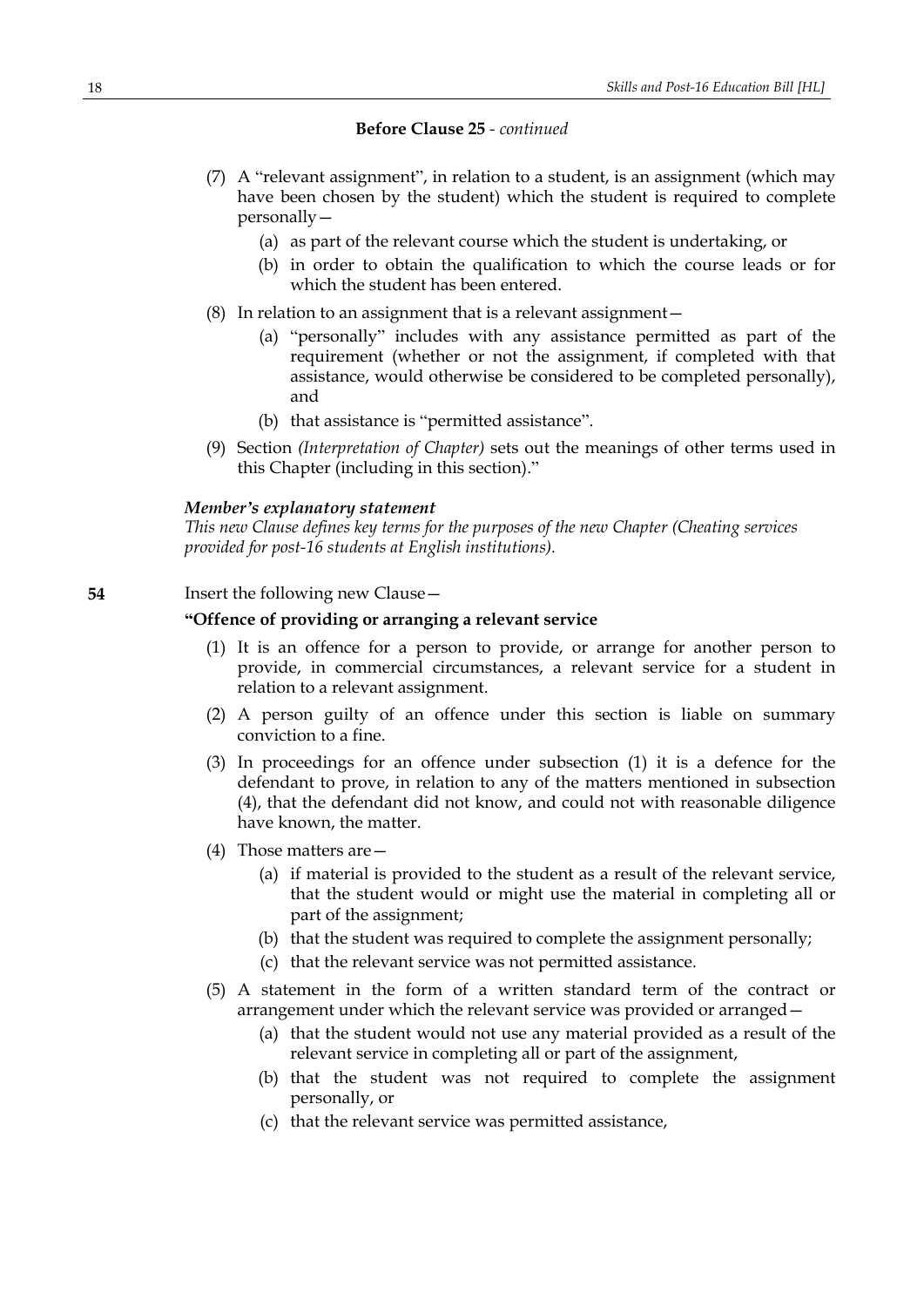is not, of itself, to be taken as sufficient evidence of a matter to be proved under subsection (3).

- (6) A student does not commit either of the following merely by making use of a relevant service to complete all or part of an assignment—
	- (a) an offence under Part 2 of the Serious Crime Act 2007 where the offence that the student intended or believed would be committed is an offence under this section;
	- (b) an offence under this section committed by aiding, abetting, counselling or procuring the commission of an offence under this section."

### *Member's explanatory statement*

*This new Clause creates an offence of providing, or arranging the provision of, a relevant service as defined in new Clause (Meaning of "relevant service" and other key expressions) in relation to an assignment which the student is required to complete personally, and provides for defences where the defendant proves certain matters.*

**55** Insert the following new Clause—

### **"Offence of advertising a relevant service**

- (1) A person who advertises a relevant service to students commits an offence.
- (2) It does not matter for the purposes of subsection (1) whether the persons to whom the relevant service is advertised are only students, or only a particular category of students, or include persons other than students.
- (3) For this purpose a person advertises a relevant service if, and only if, the person makes arrangements for an advertisement in which the person—
	- (a) offers, or
	- (b) is described or presented as available or competent,

to provide or arrange for another person to provide a relevant service.

(4) A person guilty of an offence under this section is liable on summary conviction to a fine."

#### *Member's explanatory statement*

*This new Clause makes it an offence for a person who provides or arranges (or would provide or arrange) a relevant service as defined in new Clause (Meaning of "relevant service" and other key expressions) to advertise that service to students.*

**56** Insert the following new Clause—

### **"Offences: bodies corporate and unincorporated associations**

- (1) If an offence under this Chapter committed by a body corporate is proved to have been committed with the consent or connivance of, or to be attributable to neglect on the part of—
	- (a) a director, manager, secretary or other similar officer of the body corporate, or
	- (b) a person who was purporting to act in any such capacity,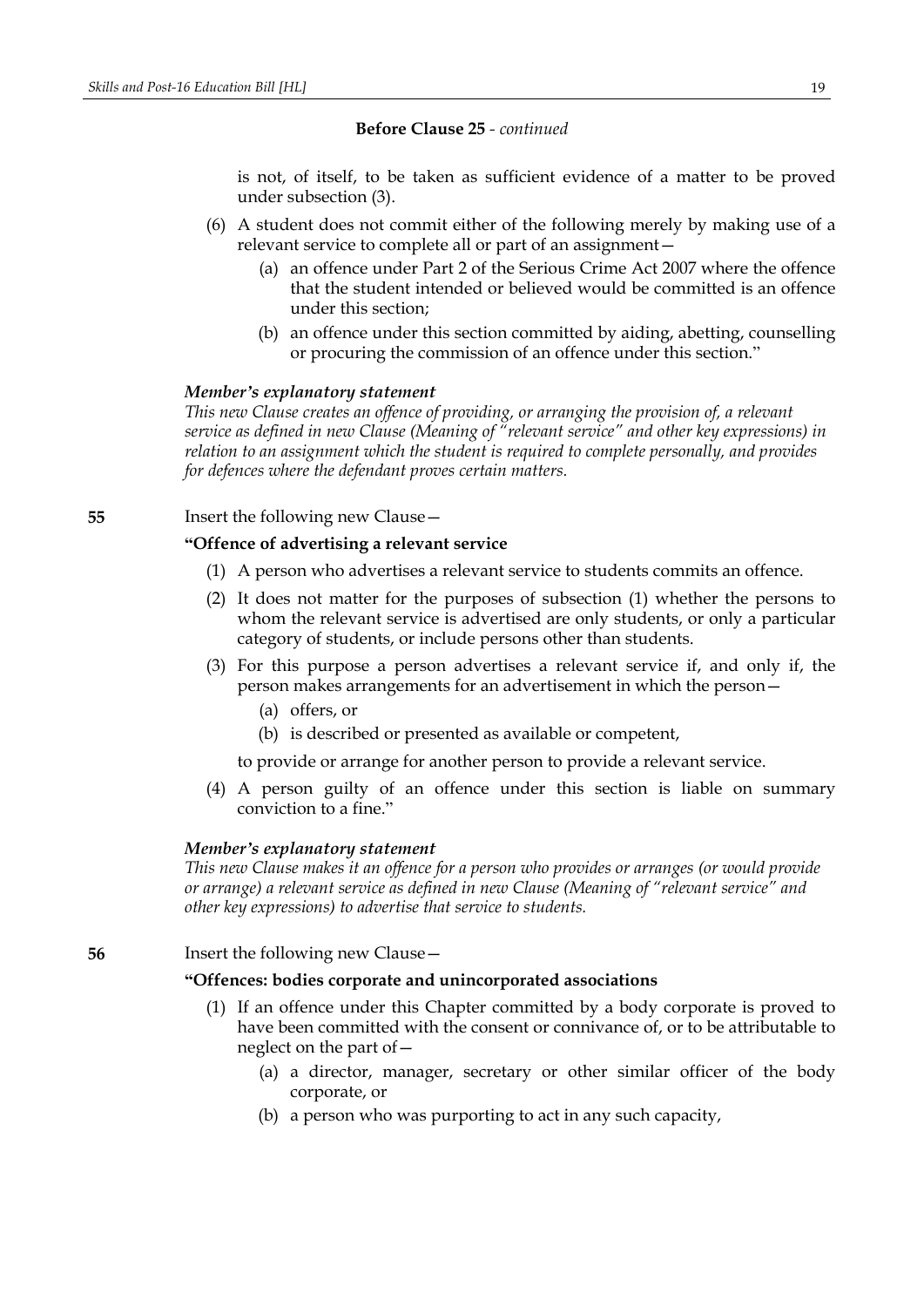that person (as well as the body corporate) is guilty of that offence and liable to be proceeded against and punished accordingly.

- (2) Where the affairs of a body corporate are managed by its members, subsection (1) applies in relation to the acts and defaults of a member in connection with the member's functions of management as it applies to a director of the body corporate.
- (3) Proceedings for an offence alleged to have been committed under this Chapter by an unincorporated body are to be brought in the name of that body (and not in the name of its members) and, for the purposes of any such proceedings, any rules of court relating to the service of documents have effect as if that body were a corporation.
- (4) A fine imposed on an unincorporated body on its conviction of an offence under this Chapter is to be paid out of the funds of that body.
- (5) If an unincorporated body is charged with an offence under this Chapter, section 33 of the Criminal Justice Act 1925 and Schedule 3 to the Magistrates' Courts Act 1980 apply as they apply in relation to a body corporate.
- (6) Where an offence under this Chapter committed by an unincorporated body other than a partnership is proved to have been committed with the consent or connivance of, or to be attributable to neglect on the part of, any officer of the body or any member of its governing body, that person (as well as the body) is guilty of the offence and liable to be proceeded against and punished accordingly.
- (7) Where an offence under this Chapter committed by a partnership is proved to have been committed with the consent or connivance of, or to be attributable to neglect on the part of, a partner, that partner (as well as the body) is guilty of the offence and liable to be proceeded against and punished accordingly."

#### *Member's explanatory statement*

*This new Clause contains rules that apply where offences under the new Chapter (Cheating services provided for post-16 students at English institutions) are committed by companies and unincorporated associations.*

**57** Insert the following new Clause –

### **"Interpretation of Chapter**

In this Chapter, the following terms have the following meanings—

"assignment" includes an examination and any piece of work;

"examination" includes any form of assessment;

"permitted assistance", in relation to a relevant assignment, has the meaning given by section *(Meaning of "relevant service" and other key expressions)*(8);

"personally", in relation to an assignment that is a relevant assignment, has the extended meaning given by section *(Meaning of "relevant service" and other key expressions)*(8);

"post-16 institution" means—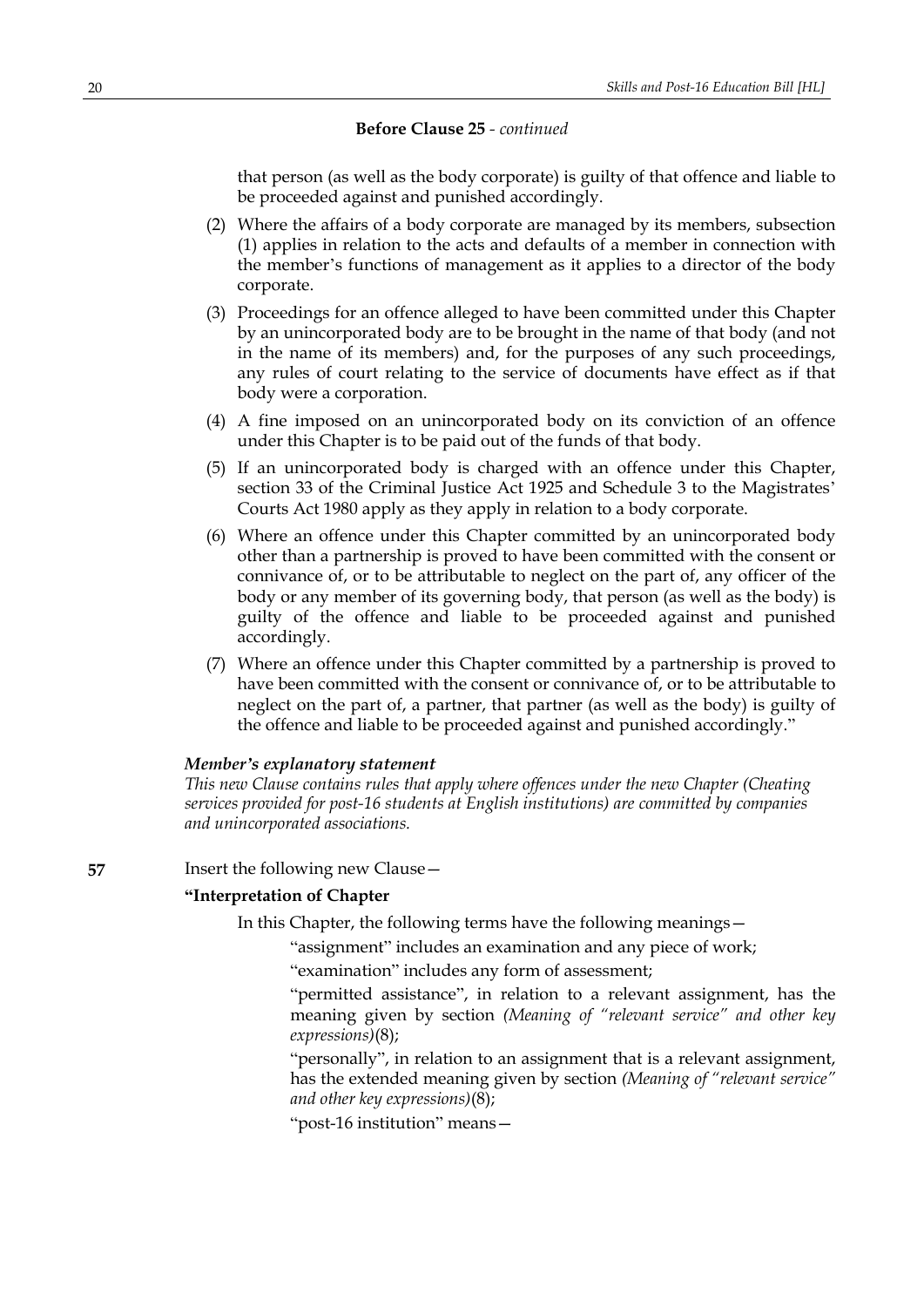- (a) a higher education provider, within the meaning of Part 1 of the Higher Education and Research Act 2017 (see section 83(1) of that Act);
- (b) an institution within the further education sector, within the meaning of the Further and Higher Education Act 1992 (see section 91(3) of that Act);
- (c) a 16 to 19 Academy;
- (d) any other institution or person, other than a school, that is principally concerned with the provision of education or training suitable to the requirements of pupils who are over compulsory school age;

"regulated qualification" means a qualification regulated by the Office of Qualifications and Examinations Regulation;

"relevant assignment" has the meaning given by section *(Meaning of "relevant service" and other key expressions)*(7);

"relevant course" means—

- (a) a course of any description mentioned in Schedule 6 to the Education Reform Act 1988, or
- (b) a course—
	- (i) providing education or training in preparation for an examination relating to a regulated qualification, or
	- (ii) which a person is required to complete in order to obtain a regulated qualification;

"relevant service" has the meaning given by section *(Meaning of "relevant service" and other key expressions)*(2);

"school" has the same meaning as in the Education Act 1996;

"sixth form" means a school, or part of a school, that is principally concerned with the provision of full-time education suitable to the requirements of pupils who are over compulsory school age;

"student" has the meaning given by section *(Meaning of "relevant service" and other key expressions)*(6)."

# *Member's explanatory statement*

*This new Clause defines certain terms used in the new Chapter (Cheating services provided for post-16 students at English institutions).*

### BARONESS BARRAN

**58** Insert the following new Clause—

*"16 to 19 Academies: designation as having a religious character*

# **16 to 19 Academy: designation as having a religious character**

After section 8 of the Academies Act 2010 insert—

"*16 to 19 Academies designated as having a religious character*

### **8A Designation of 16 to 19 Academy as having a religious character**

(1) The Secretary of State may by order designate a 16 to 19 Academy as having a religious character.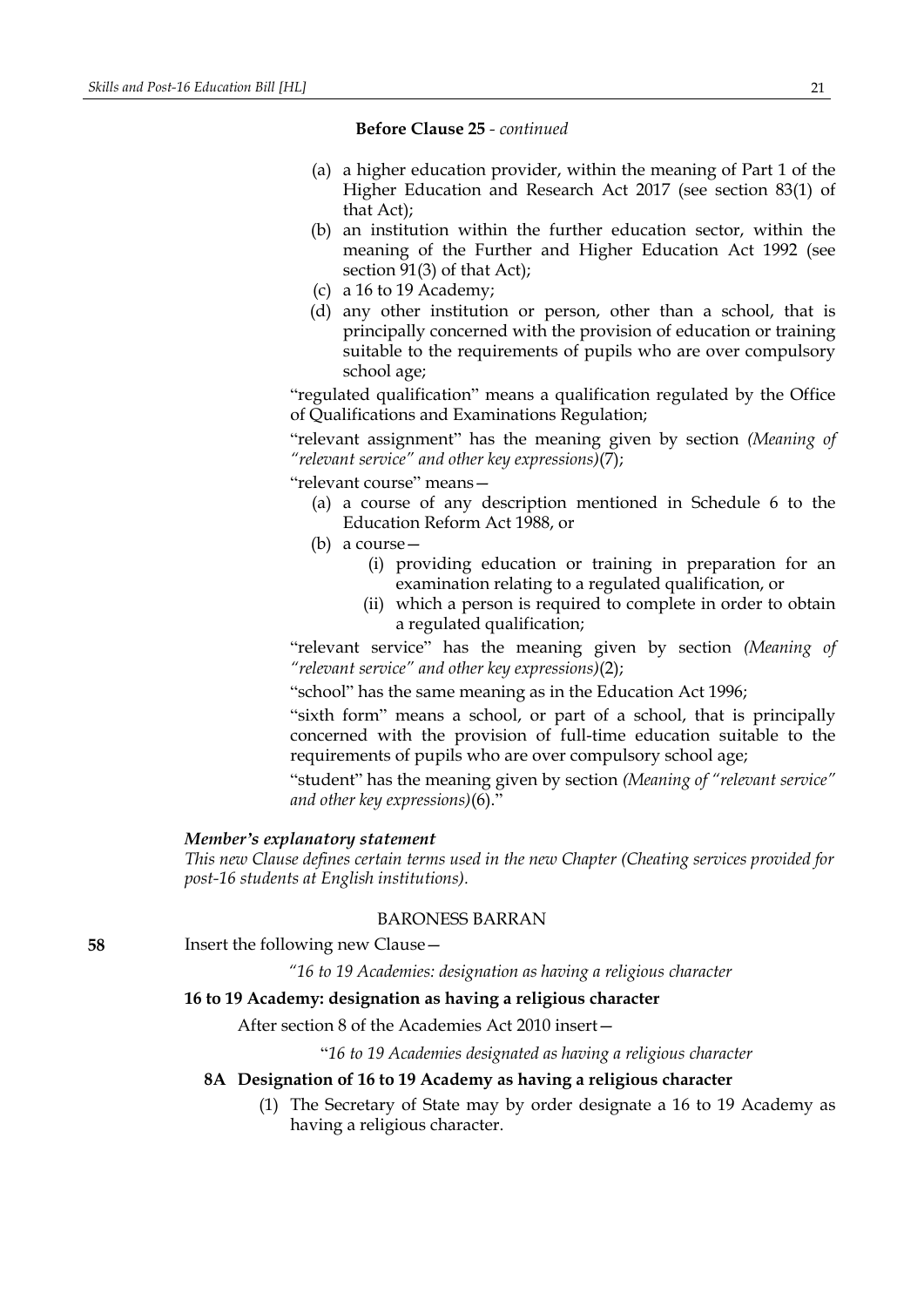- (2) The Secretary of State may designate an Academy under this section only if the proprietor of the Academy is a qualifying Academy proprietor within the meaning given by section 12(2).
- (3) The order must specify the religion or religious denomination in relation to which the Academy is designated.
- (4) The Secretary of State may make regulations about the procedure to be followed in connection with—
	- (a) the designation of an Academy in an order under this section, and
	- (b) the inclusion in such an order of the specification required by subsection (3).
- (5) Despite section 568(3) of EA 1996 (orders to be made by statutory instrument subject to the negative procedure), as applied by section 17(4) of this Act, a statutory instrument containing an order under this section is not subject to annulment in pursuance of a resolution of either House of Parliament.

# **8B Constitution of Academy proprietor, collective worship and religious education**

- (1) The articles of association of the proprietor of an Academy designated under section 8A must provide for a majority of the directors of the proprietor to be persons appointed for the purposes of securing, so far as practicable, that—
	- (a) the character of the designated Academy reflects the tenets of the religion or religious denomination in relation to which the Academy is designated, and
	- (b) in a case where there is a trust deed affecting the designated Academy, the Academy is conducted in accordance with it.
- (2) The proprietor of an Academy designated under section 8A may (accordingly) conduct the Academy in a way that secures that the character of the Academy reflects the tenets of the religion or religious denomination in relation to which the Academy is designated (and, in particular, in a way that is in accordance with any trust deed affecting the Academy).
- (3) The proprietor of an Academy designated under section 8A must ensure that at an appropriate time on at least one day in each week during which the Academy is open an act of collective worship is held at the Academy which pupils at the Academy may attend.
- (4) The act of collective worship must—
	- (a) be in such form as to comply with the provisions of any trust deed affecting the Academy, and
	- (b) reflect the traditions and practices of the religion or religious denomination in relation to which the Academy is designated.
- (5) The proprietor of an Academy designated under section 8A must ensure that religious education is provided at the Academy for all pupils who wish to receive it.
- (6) The proprietor of an Academy is to be treated as complying with subsection (5) if religious education is provided at a time or times at which it is convenient for the majority of full-time pupils to attend.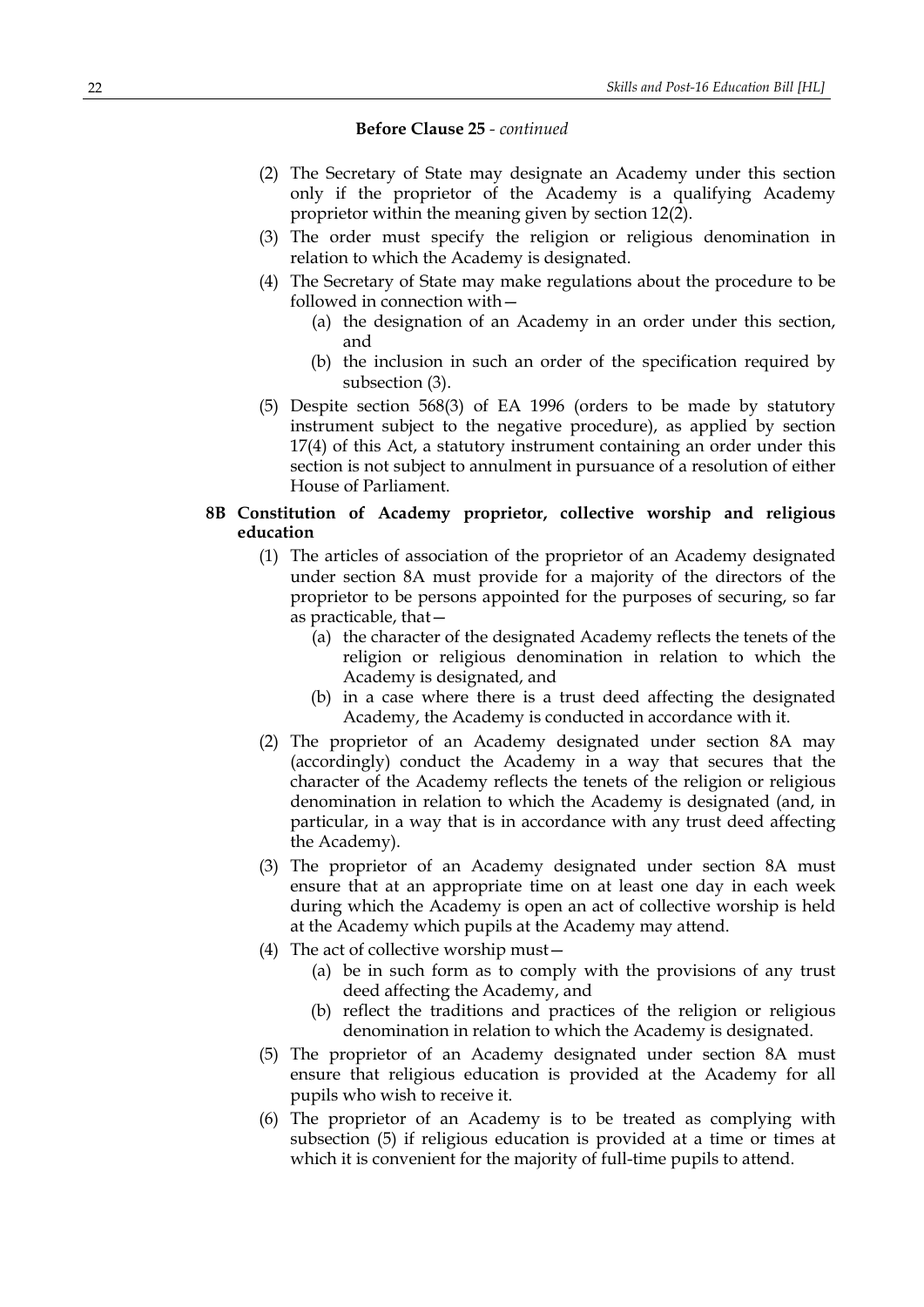- (7) For the purposes of this section religious education may take the form of a course of lectures or classes, or of single lectures or classes provided on a regular basis, and may include a course of study leading to an examination or the award of a qualification.
- (8) The form and content of religious education provided under this section—
	- (a) must be in accordance with the provisions of any trust deed affecting the Academy, and
	- (b) must not be contrary to the traditions of the religion or religious denomination in relation to which the Academy is designated,

but is otherwise to be determined from time to time by the proprietor of the Academy.

(9) Notwithstanding section 17(4), in this section—

"pupil" means a person receiving education at the 16 to 19 Academy;

"trust deed" includes any instrument (other than the articles or memorandum of association) regulating the constitution of the proprietor of the Academy or the maintenance, management or conduct of the Academy.""

### *Member's explanatory statement*

*This amendment makes provision about the collective worship and religious education to be provided at a 16 to 19 Academy designated by the Secretary of State as having a religious character, and about the appointment of directors of the proprietor of such an Academy.*

### **After Clause 25**

#### BARONESS BARRAN

**59** Insert the following new Clause—

*"Higher education course fee limits: administration*

### **Relevant date for purposes of fee limit for certain higher education courses**

In paragraph 3(3) of Schedule 2 to the Higher Education and Research Act 2017 (the fee limit where the provider has no access and participation plan), omit "before the calendar year"."

#### *Member's explanatory statement*

*Certain fee limits for academic years of higher education courses depend on whether the provider had a high level quality rating on a particular date. This new Clause changes that* date to 1 January in the calendar year in which the academic year begins from 1 January in the *previous calendar year.*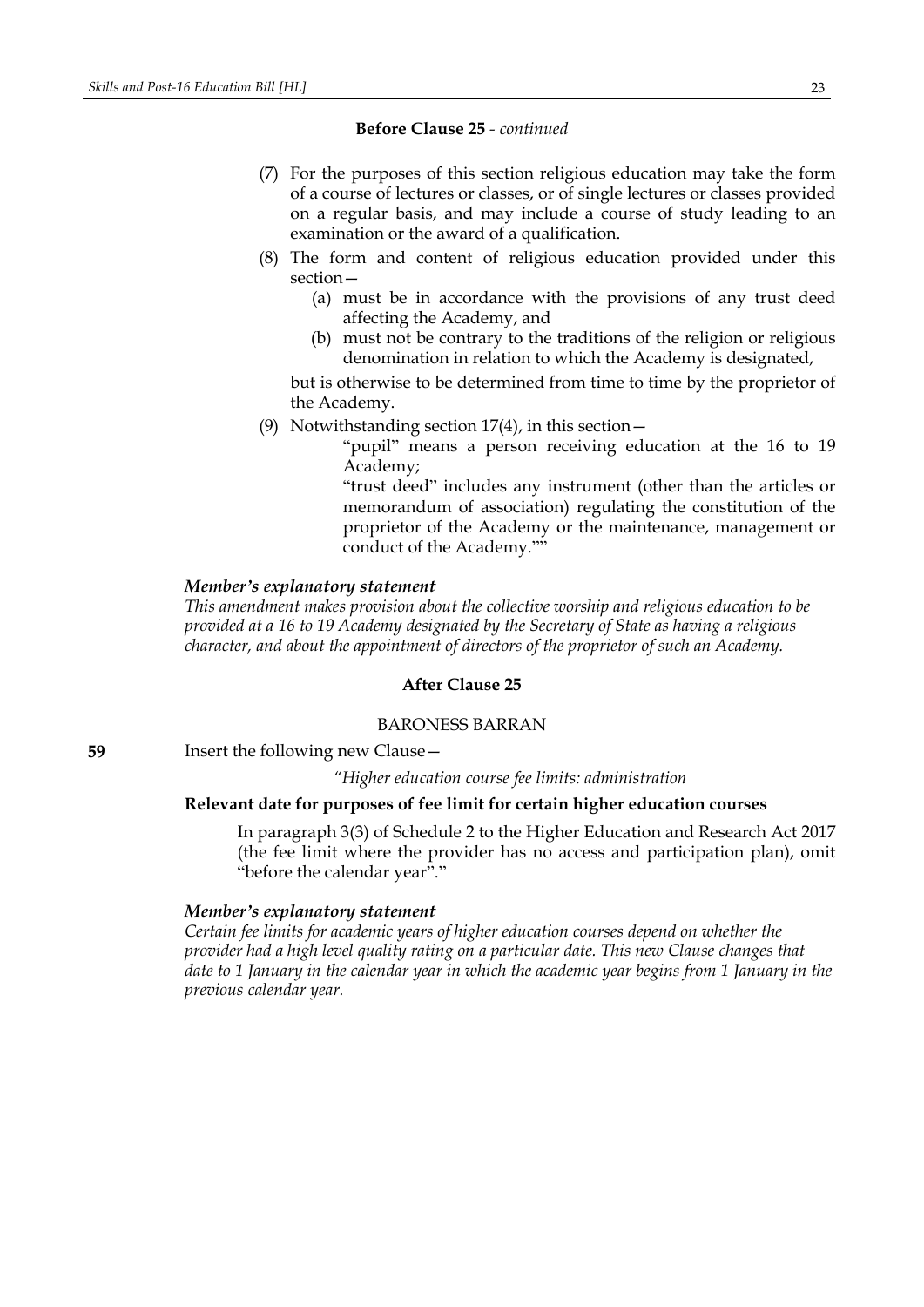# LORD WATSON OF INVERGOWRIE BARONESS GARDEN OF FROGNAL

**60**★ Insert the following new Clause

# **"Lifetime skills guarantee**

- (1) All persons have the right to study a fully-funded approved course for a qualification up to level 3 supplied by an approved provider of further, higher, or technical education if they—
	- (a) do not currently hold a level 3 qualification, or
	- (b) currently hold a level 3 qualification and a person designated by the Secretary of State is satisfied that—
		- (i) the person would benefit from re-training, and
		- (ii) there is, or is likely to be, demand from employers in the occupations to which the course relates for employees who have obtained the particular qualification to be supplied.
- (2) The Secretary of State must prepare and publish a list of approved courses for the purposes of subsection (1).
- (3) The Secretary of State must consult on the list of approved courses to ensure that they are compatible with national levelling up and skills strategies.
- (4) The Secretary of State must review the list of approved courses at least every six months with a view to ensuring that they reflect the skills needed as the economy changes."

# *Member's explanatory statement*

*This amendment places the Government lifetime skills guarantee on a statutory footing, ensuring that those without an A-Level or equivalent qualification, or who hold such qualification but have been determined to benefit from re-skilling, are able to study a fully funded approved course. The Secretary of State is required to consult on and regularly review the list of approved courses to ensure that they are compatible with national skills strategies.*

# LORD WATSON OF INVERGOWRIE

**61** Insert the following new Clause—

### **"Credit transfer arrangements**

- (1) The Secretary of State may by regulations make provision to facilitate credit transfer arrangements to allow students to move between education providers.
- (2) Regulations under this section are to be made by statutory instrument, and a statutory instrument containing regulations under this section may not be made unless a draft of the instrument has been laid before, and approved by a resolution of, each House of Parliament."

### *Member's explanatory statement*

*This amendment allows the Secretary of State to facilitate credit transfer arrangements to allow students to move between education providers.*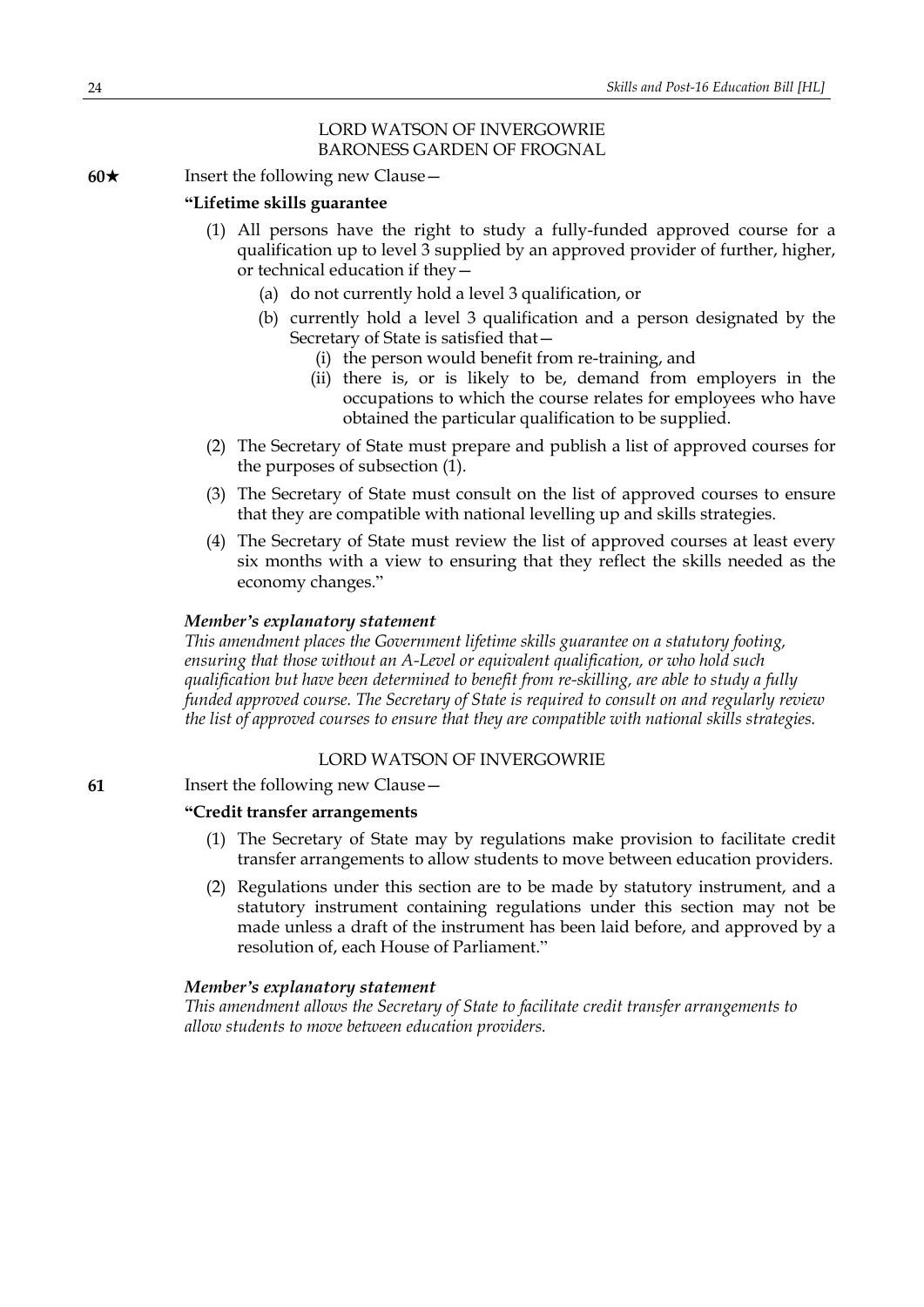# LORD STOREY LORD BLUNKETT LORD ABERDARE

**62** Insert the following new Clause—

### **"Review of Kickstart scheme**

- (1) The Secretary of State must review the operation of the Kickstart scheme.
- (2) The review under subsection (1) must consider—
	- (a) extending the lifetime of the current scheme; and
	- (b) extending the criteria of those eligible to benefit from the scheme beyond those receiving universal credit."

#### *Member's explanatory statement*

*This amendment requires the Government to review the operation of the Kickstart scheme. That review must consider extending the lifetime of the current scheme; and extending the criteria of those eligible to benefit from the scheme beyond those receiving universal credit*

# LORD STOREY

**63** Insert the following new Clause—

# "**Access to Universal Credit for full time study or training**

- (1) The Universal Credit Regulations 2013 (SI 2013/376) are amended as follows.
- (2) In regulation 12, leave out paragraph (2)(b).
- (3) In regulation 95, after paragraph  $(2)(b)$  insert
	- "(c) for the claimant to carry out study necessary for a course leading to the Lifetime Skills Guarantee.""

#### *Member's explanatory statement*

*This amendment would allow individuals studying or training full-time for a qualification below advanced level to receive Universal Credit.*

# BARONESS HAYMAN LORD KNIGHT OF WEYMOUTH BARONESS SHEEHAN BARONESS MORGAN OF COTES

**64**★ Insert the following new Clause

# **"Green Skills Strategy**

The Secretary of State must, before the end of the period of 12 months beginning with the day on which this Act is passed, publish a Green Skills Strategy, to include the skills, capabilities or expertise that directly contribute to, or indirectly support, the following—

- (a) compliance with the duty imposed by section 1 of the Climate Change Act 2008 (United Kingdom net zero emissions target),
- (b) adaptation to climate change, or
- (c) meeting other environmental goals (such as restoration or enhancement of the natural environment)."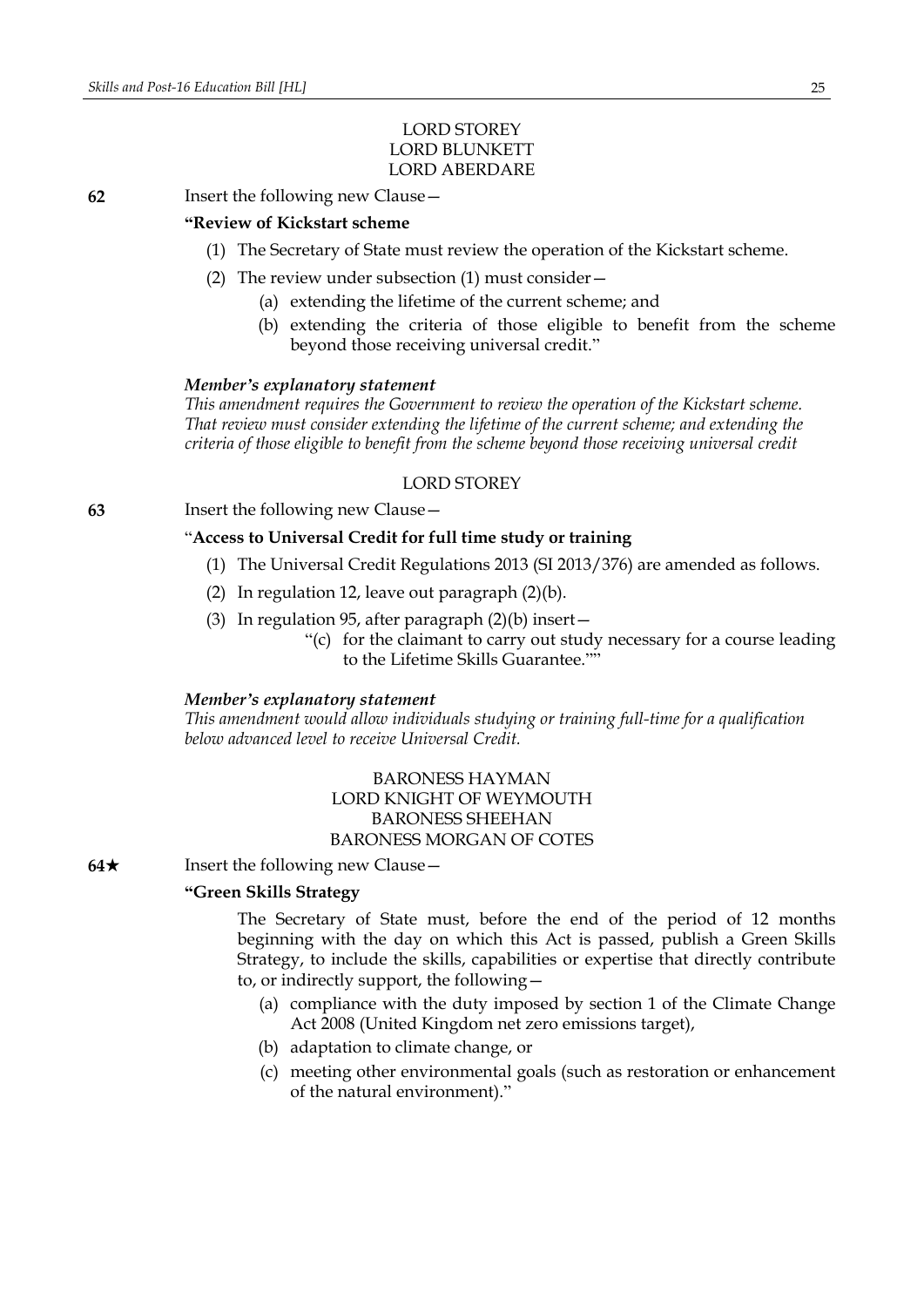*This amendment would require the Secretary of State to publish a national green skills strategy which includes skills which will directly contribute to or indirectly support climate change and environmental goals.*

# LORD BAKER OF DORKING LORD ADONIS LORD WATSON OF INVERGOWRIE LORD BLUNKETT

**65**★ Insert the following new Clause

#### **"Amendments to section 42B of the Education Act 1997**

- (1) Section 42B of the Education Act 1997 is amended as follows.
- (2) After subsection (1) insert—
	- "(1A) In complying with subsection (1), the proprietor must give a representative range of education and training providers (including, where reasonably practicable, a university technical college) access to registered pupils on at least three occasions during each of the first, second and third key phase of their education."
- (3) After subsection (2) insert—
	- "(2A) The proprietor of a school in England within subsection (2) must—
		- (a) ensure that each registered pupil meets, during both the first and second key phase of their education, with a representative range of education and training providers to whom access is given, and
		- (b) ask providers to whom access is given to provide information that includes the following—
			- (i) information about the provider and the approved technical education qualifications or apprenticeships that the provider offers,
			- (ii) information about the careers to which those technical education qualifications or apprenticeships might lead,
			- (iii) a description of what learning or training with the provider is like, and
			- (iv) responses to questions from the pupils about the provider or technical education qualifications and apprenticeships.
		- (2B) Access given under subsection (1) must be for a reasonable period of time during the standard school day."
- (4) After subsection  $(5)(a)$ , insert -
	- "(aa) a requirement to provide access to a representative range of education and training providers to include where practicable a university technical college;"
- (5) In subsection (5)(c), after "access" insert "and the times at which the access is to be given;"
- (6) After subsection  $(5)(c)$ , insert
	- "(d) an explanation of how the proprietor proposes to comply with the obligations imposed under subsection (2A)."
- (7) After subsection (9), insert—
	- "(9A) For the purposes of this section—
		- (a) the first key phase of a pupil's education is the period—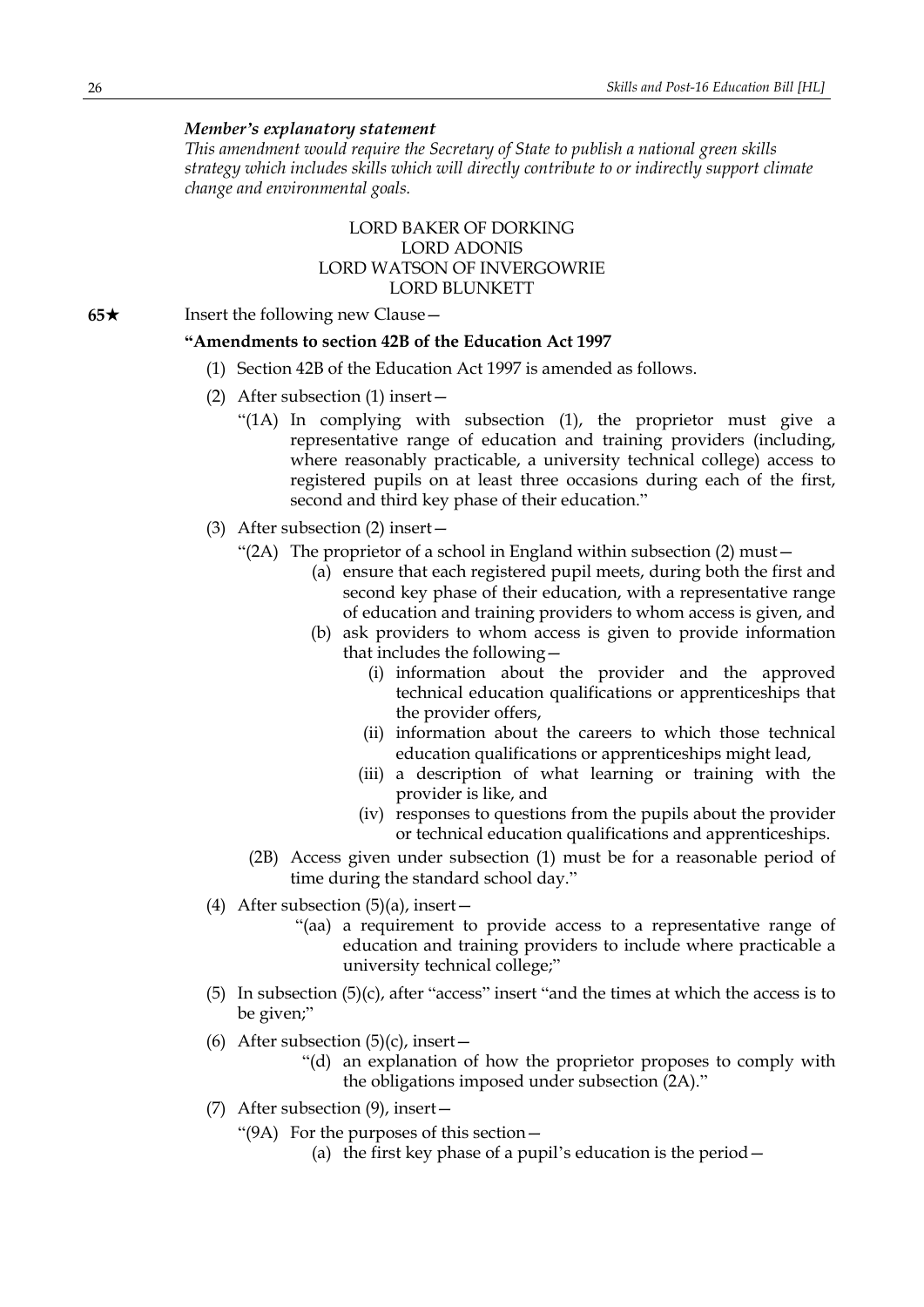### **After Clause 25** *- continued*

- (i) beginning at the same time as the school year in which the majority of pupils in the pupil's class attain the age of 13, and
- (ii) ending with 28 February in the following school year;
- (b) the second key phase of a pupil's education is the period—
	- (i) beginning at the same time as the school year in which the majority of pupils in the pupil's class attain the age of 15, and
	- (ii) ending with 28 February in the following school year;
- (c) the third key phase of a pupil's education is the period—
	- (i) beginning at the same time as the school year in which the majority of pupils in the pupil's class attain the age of 17, and
	- (ii) ending with 28 February in the following school year.""

#### *Member's explanatory statement*

*This amendment will ensure that Section 2 of the Technical and Further Education Act 2017, commonly known as the Baker Clause, is legally enforceable.*

# BARONESS WHITAKER

**66**★ Insert the following new Clause

# **"National review and plan for addressing the attainment gap**

Within four months of the passing of this Act, the Secretary of State must undertake a review to understand how to support those who have not achieved grade 4 or above in GCSEs in—

- (a) English, or
- (b) mathematics,

for the purposes of issuing a plan to support such people to achieve such a level of attainment in those subjects through higher education, further education or technical education, as is necessary to advance their skills and education."

### *Member's explanatory statement*

*The purpose of this amendment is to ensure that everyone is supported to attain the level of English and/or maths skills they need by ensuring there is a requirement for the Department for Education to have a plan to close the attainment gap based on a review of current policies and barriers to attainment.*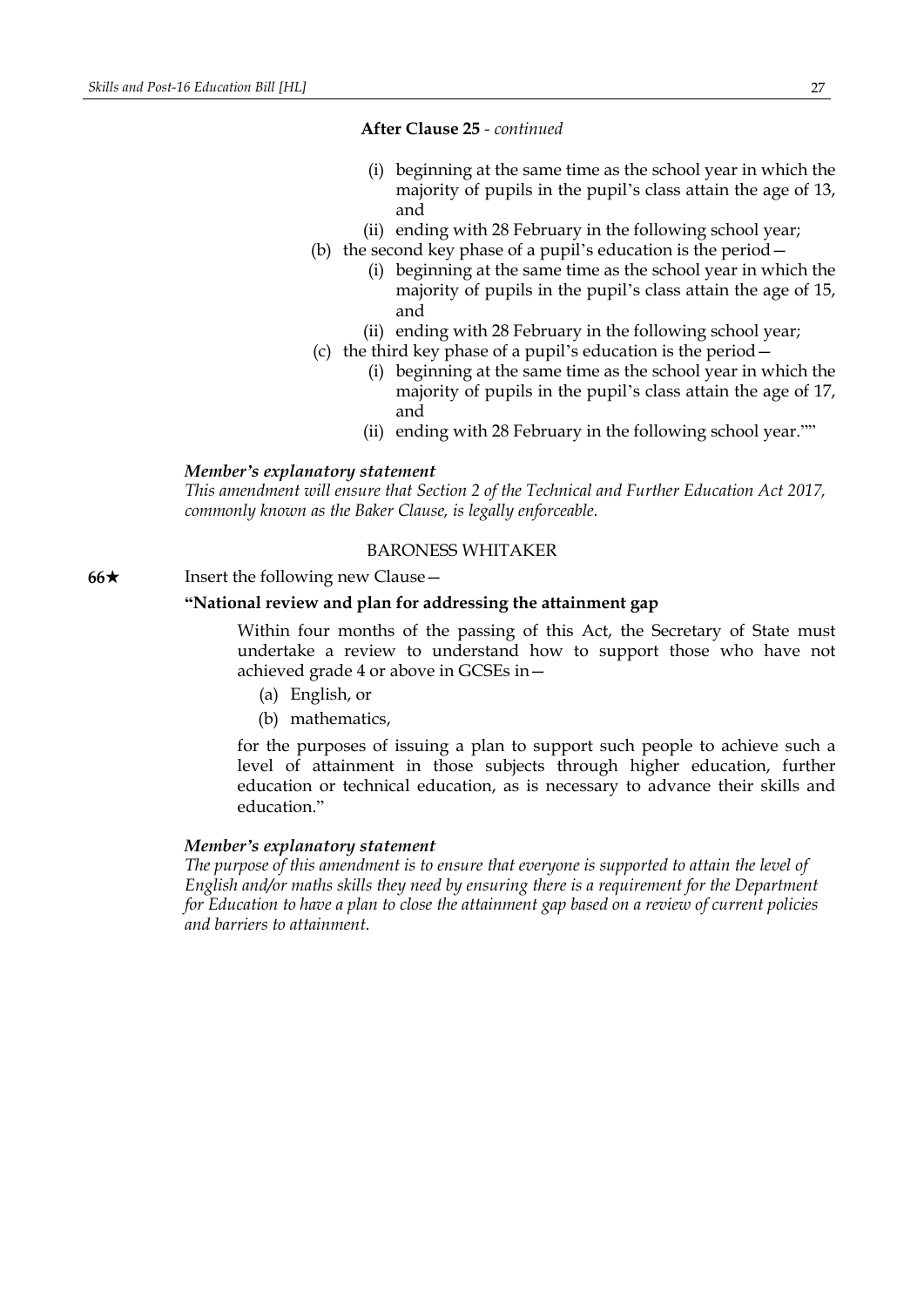# LORD STOREY LORD KNIGHT OF WEYMOUTH BARONESS KIDRON

**67**★ Insert the following new Clause

# **"Code of practice by Information Commissioner's Office on data sharing in relation to post-16 education**

- (1) The Information Commissioner must prepare a code of practice for organisations which collect personal data for purposes connected to post-16 education, including the processing of applications for higher and further education courses.
- (2) The code must—
	- (a) contain practical guidance in relation to the sharing of personal data in accordance with the requirements of data protection legislation;
	- (b) contain such other guidance as the Commissioner considers appropriate to promote good practice in the sharing of personal data of students and potential students; and
	- (c) have regard to children's rights in the digital environment as set out in the United Nations Convention on the Rights of the Child General Comment No. 25.
- (3) Where a code under this section is in force, the Commissioner may prepare amendments of the code or a replacement code to reflect emerging technologies and changing needs of pupils, students and potential students.
- (4) In this section—

"good practice in the sharing of personal data" means such practice in the sharing of personal data as appears to the Commissioner to be desirable having regard to the interests of data subjects and others, including compliance with the requirements of the data protection legislation; and

"the sharing of personal data" means the disclosure of personal data by transmission, dissemination or otherwise making it available."

#### *Member's explanatory statement*

*This amendment places a duty on the Information Commissioner to prepare a code of practice in relation to the sharing of personal data between students and others.*

#### **Clause 26**

#### BARONESS BARRAN

**68** Page 31, line 12, after "15" insert "(3)"

# *Member's explanatory statement*

*The effect of this amendment and the Minister's amendment at page 31, line 20 is that the amendments of the Higher Education and Research Act 2017 made by Clause 15 have the same extent as the provision of that Act which they amend.*

**69** Page 31, line 20, after "15" insert "(3)"

#### *Member's explanatory statement*

*See the explanatory statement for the Minister's amendment at page 31, line 12.*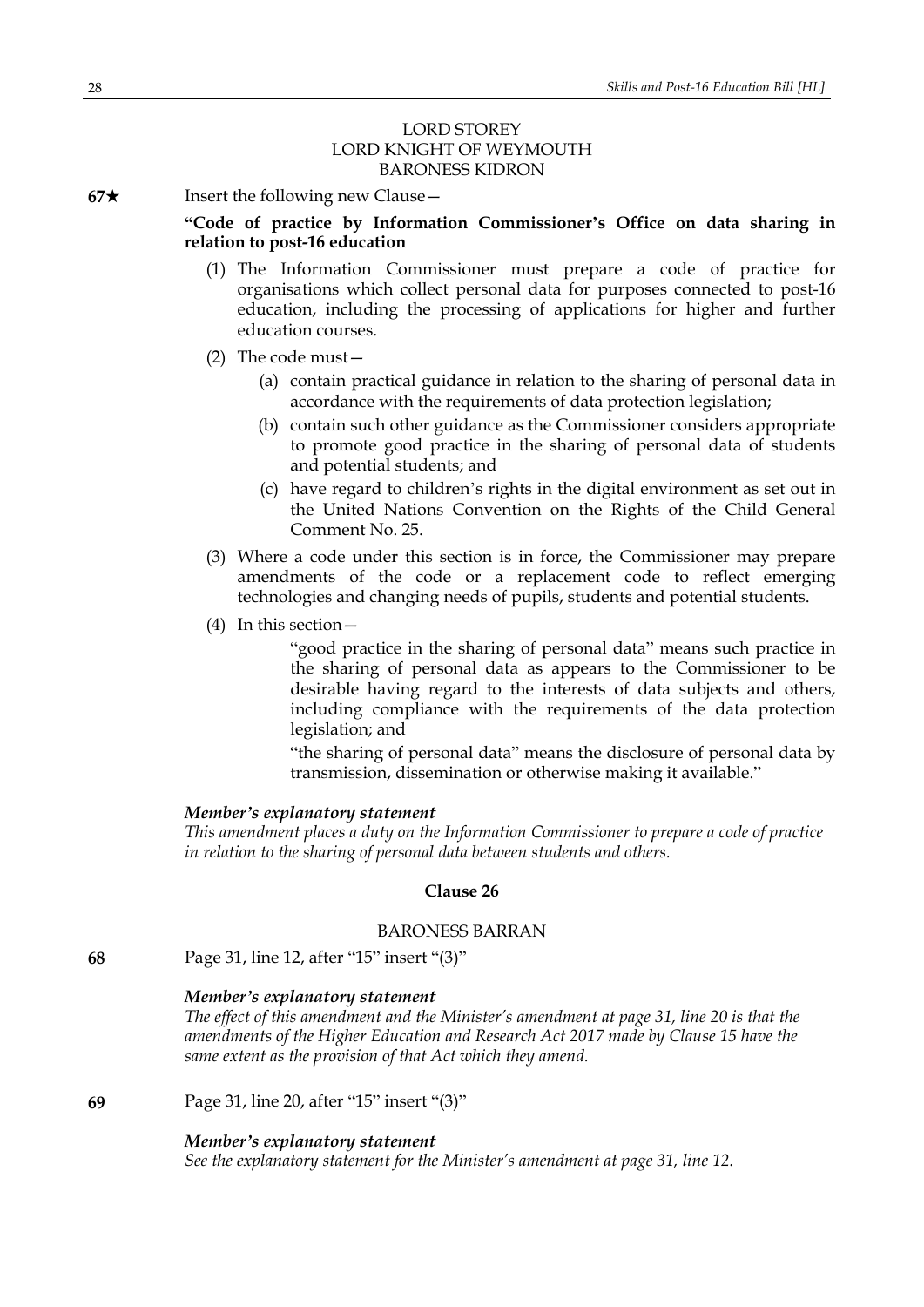**70** [*Withdrawn*]

### **Clause 27**

### BARONESS BARRAN

**71** Page 31, line 24, leave out "and 22 to" and insert ", 22 to 24, *(Meaning of "relevant service" and other key expressions), (Offence of providing or arranging a relevant service), (Offence of advertising a relevant service)*, *(Offences: bodies corporate and unincorporated associations*), *(Interpretation of Chapter)*,"

# *Member's explanatory statement*

*This amendment provides for the new Chapter (Cheating services provided for post-16 students at English institutions) to come into force 2 months after the Bill is passed.*

**72** Page 31, line 24, leave out "25" and insert ", (*16 to 19 Academy: designation as having a religious character*), 25"

### *Member's explanatory statement*

*This amendment provides for the new clause (16 to 19 Academy: designation as having a religious character) to come into force 2 months after the Bill is passed.*

**73** Page 31, line 24, after "25" insert "and (*Relevant date for purposes of fee limit for certain higher education courses*)"

# *Member's explanatory statement*

*This amendment provides for the new Clause (Relevant date for purposes of fee limit for certain higher education courses) to come into force 2 months after the Bill is passed.*